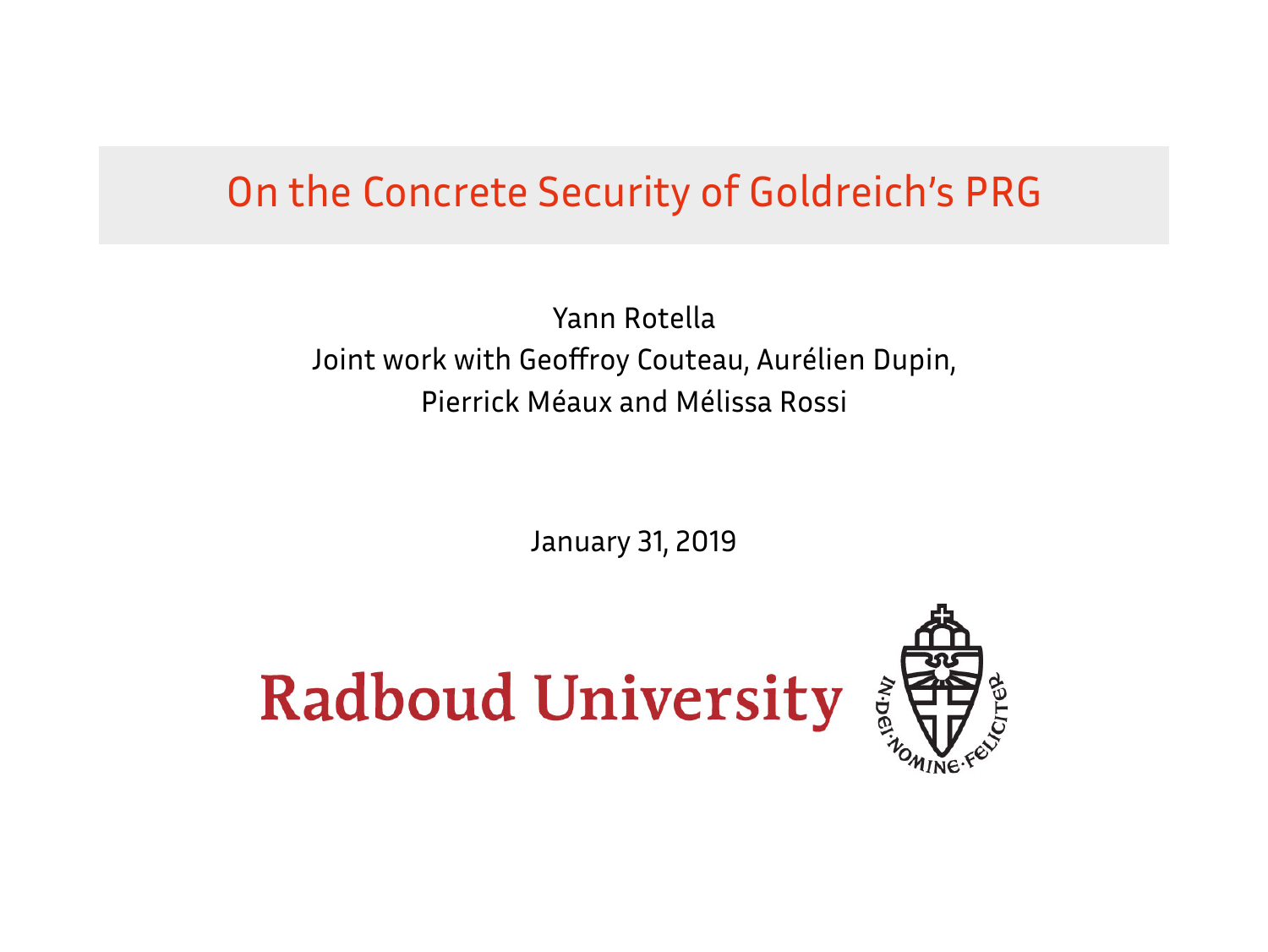

Introduction

- (*yi*)*<sup>i</sup>≤<sup>m</sup>* should be indistinguishable from a random string;
- it is hard to recover  $(x_i)_{i \leq n}$  using the knowledge of  $(y_i)_{i \leq m}$ .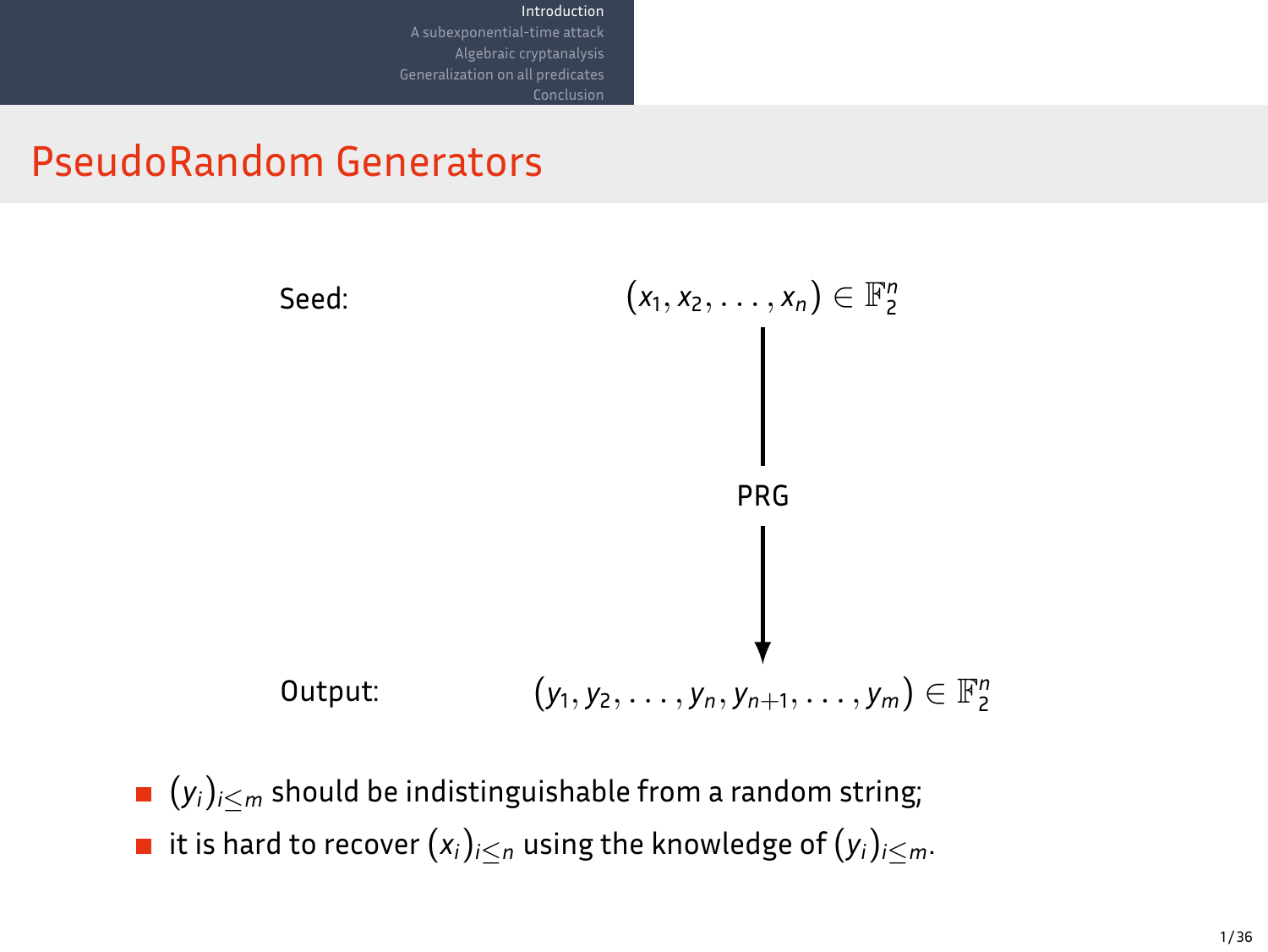### Structure of this Talk



2 A subexponential-time attack

Introduction

A subexponential-time attack Algebraic cryptanalysis Generalization on all predicates

**3** Algebraic cryptanalysis

4 Generalization on all predicates

**5** Conclusion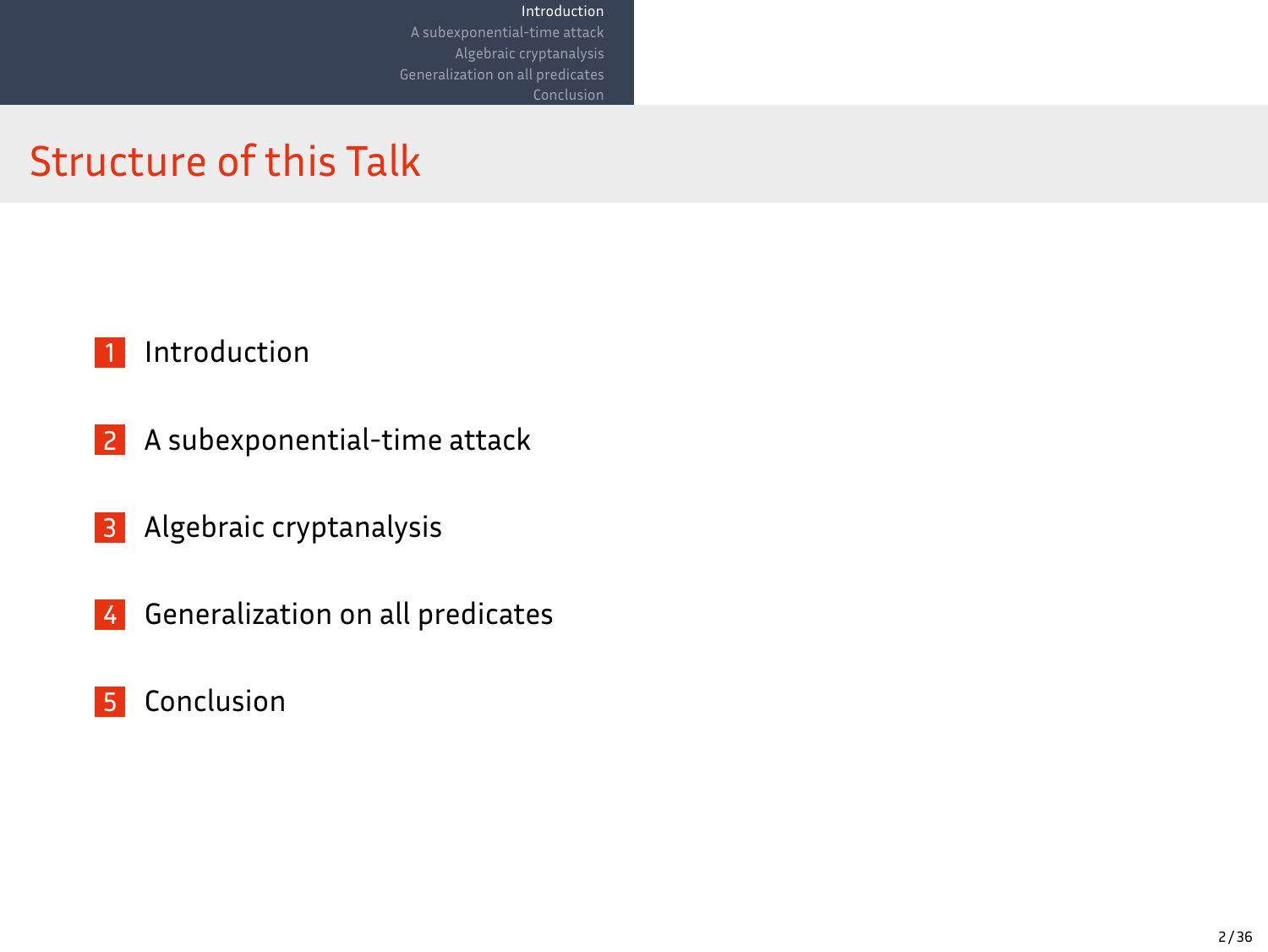

Introduction

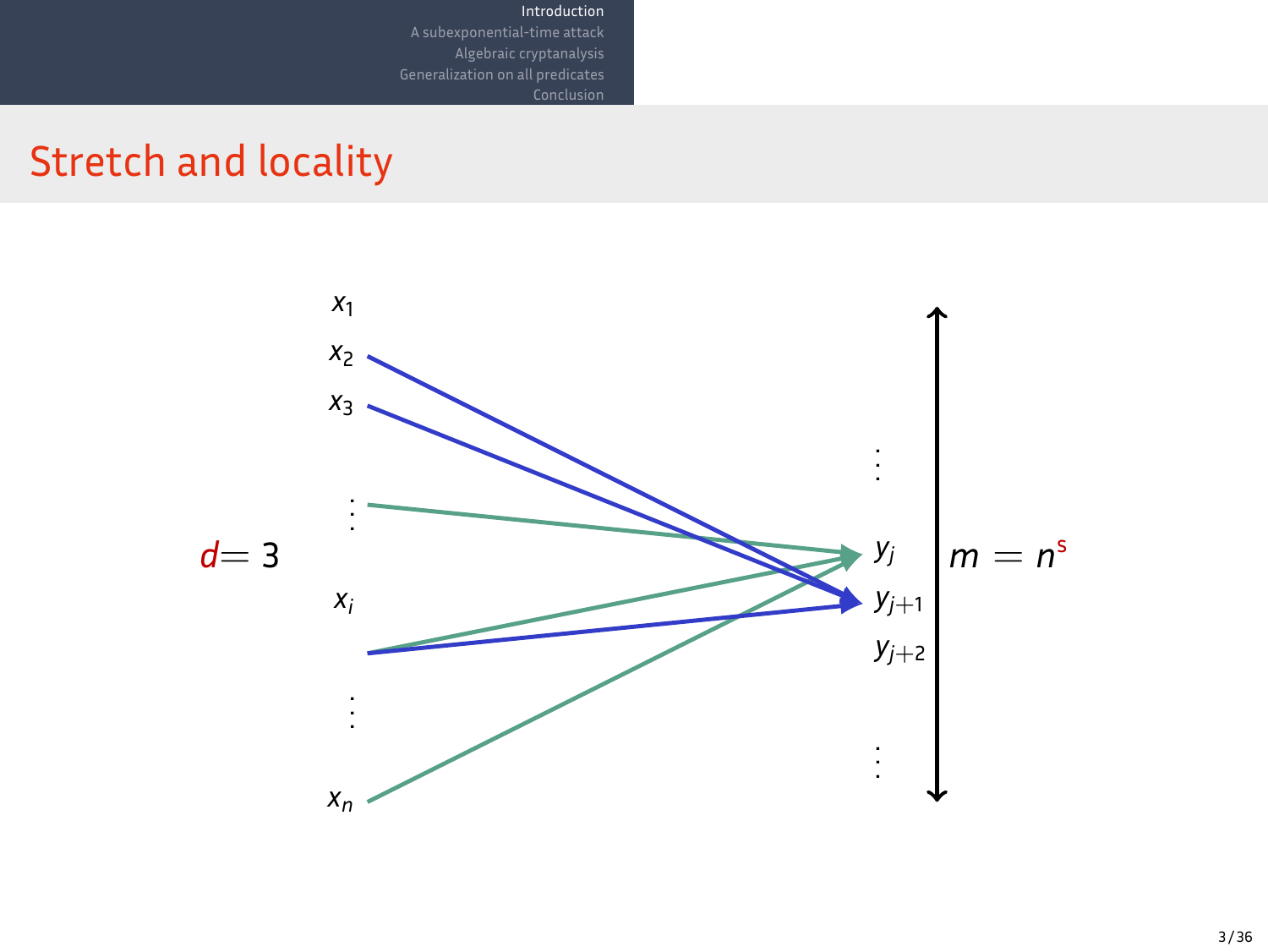#### Theoretical applications

- **B** Semi Secure computation with constant computational overhead [Ishai et al. STOC 2018, Applebaum et al. CRYPTO 2017]
- MPC-friendly primitives [Albrecht et al. EC 2015, Canteaut et al. FSE 2016, Méaux et al. EC 2016, Grassi et al. ACM-CCS 2016]

Introduction

- Indistinguishability Obfuscation [Sahai and Waters STOC 2014, Lin and Tessaro CRYPTO 2017]
- Cryptographic Capsules [Boyle et al. ACN-CCS 2017]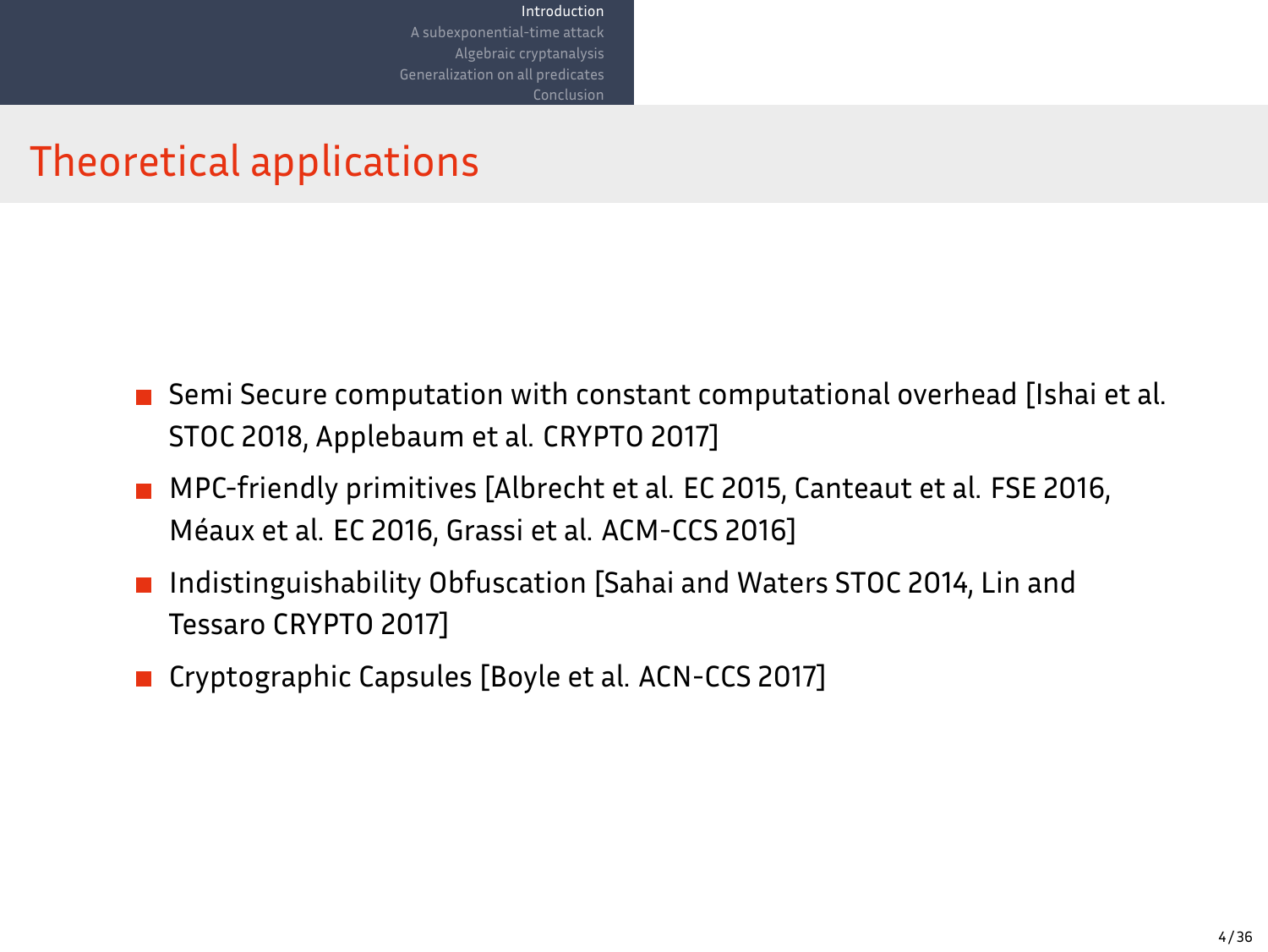# Description of Goldreich's PRG



 $m = n<sup>s</sup>$ , *s* is the stretch.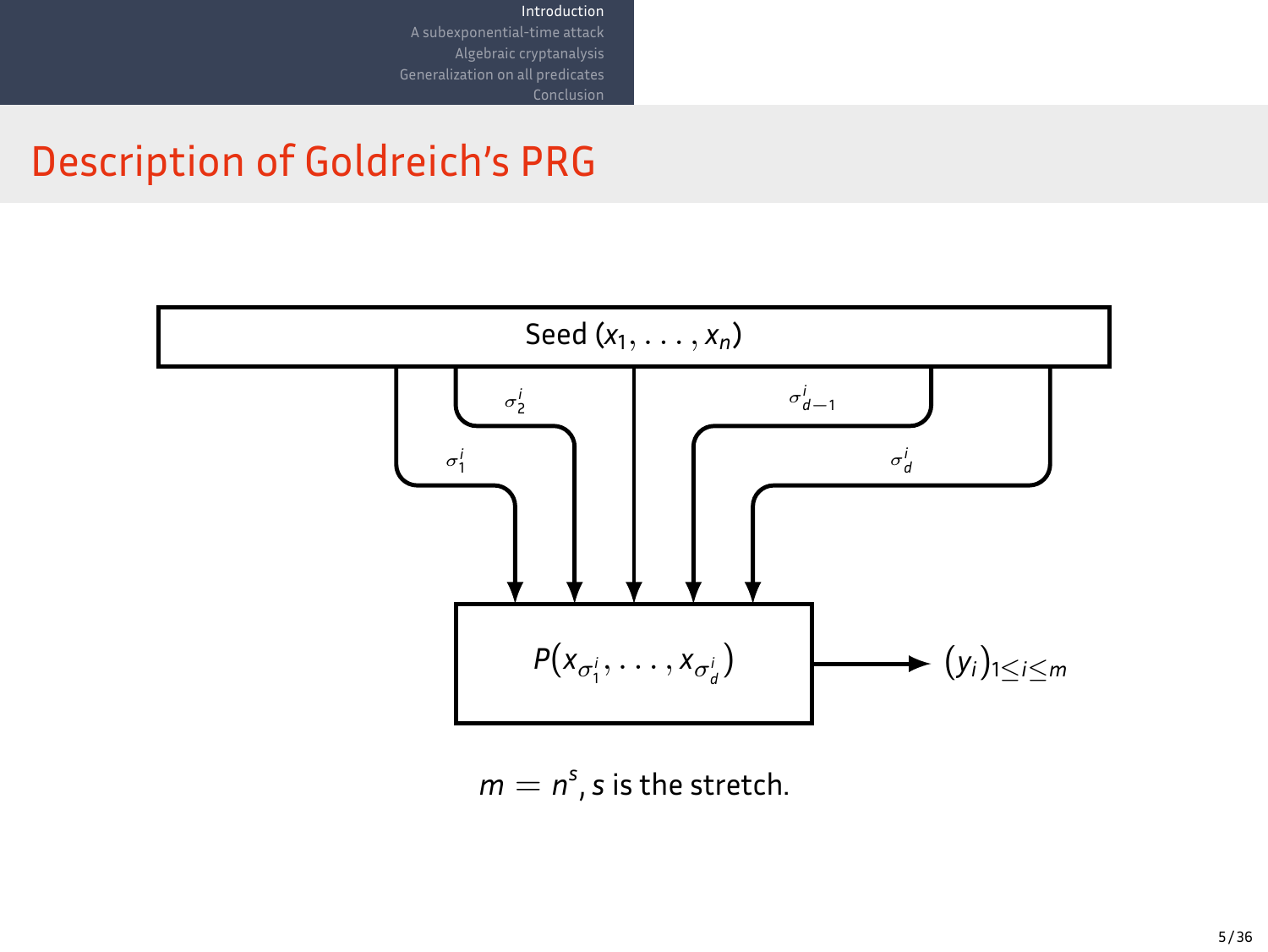#### Parameters

- Stretch s  $>$  1
- Subsets  $(\sigma^i)_{i\leq 1}$
- Boolean function (predicate) *P*

Introduction

A subexponential-time attack Algebraic cryptanalysis Generalization on all predicates

■ Locality *d*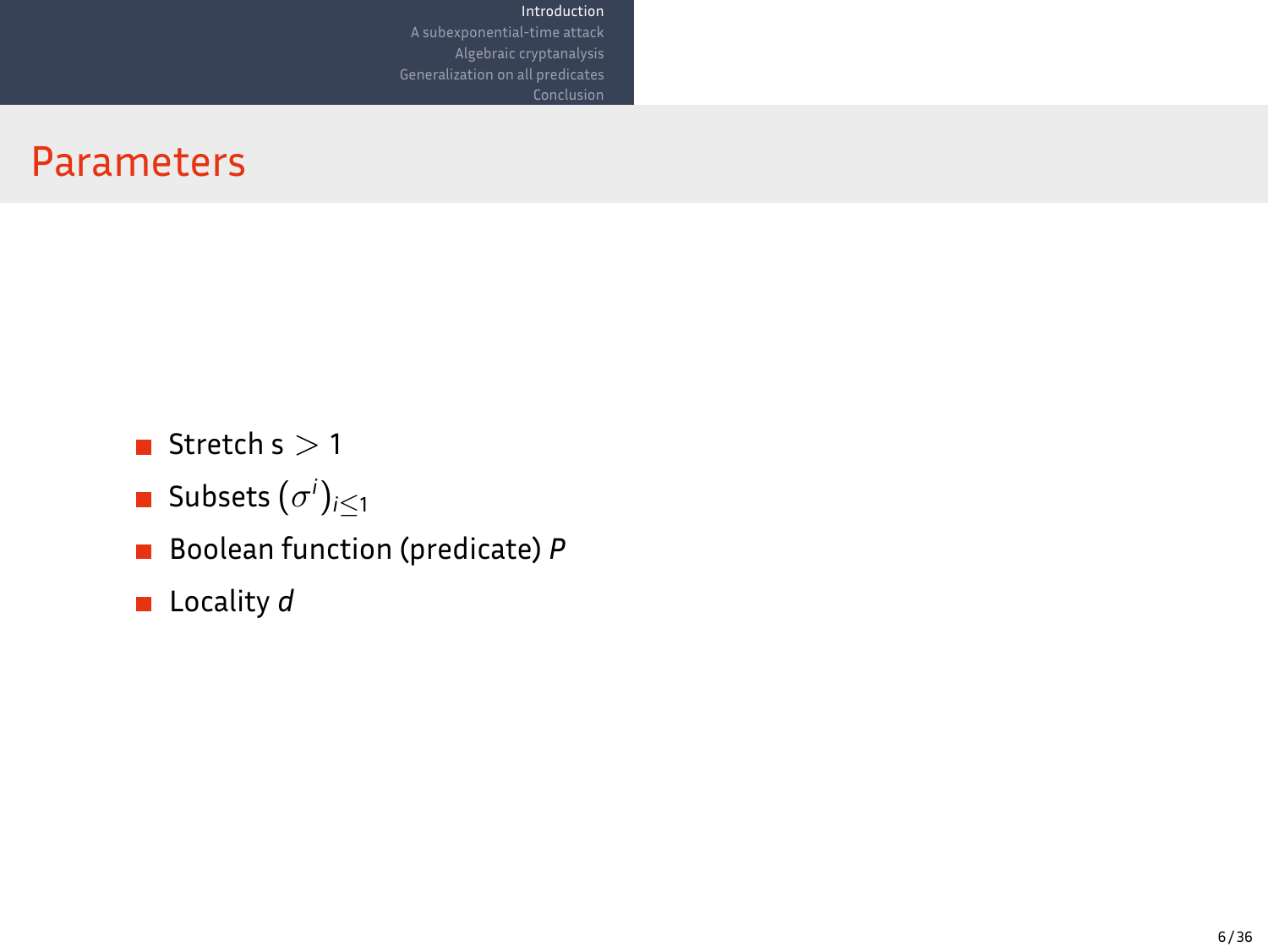#### Parameters

- $\blacksquare$  Stretch s  $>$  1?
- Subsets  $(\sigma^i)_{i\leq 1}$  ?
- Boolean function (predicate) *P* ?

Introduction

A subexponential-time attack Algebraic cryptanalysis Generalization on all predicates

**Locality** *d* ?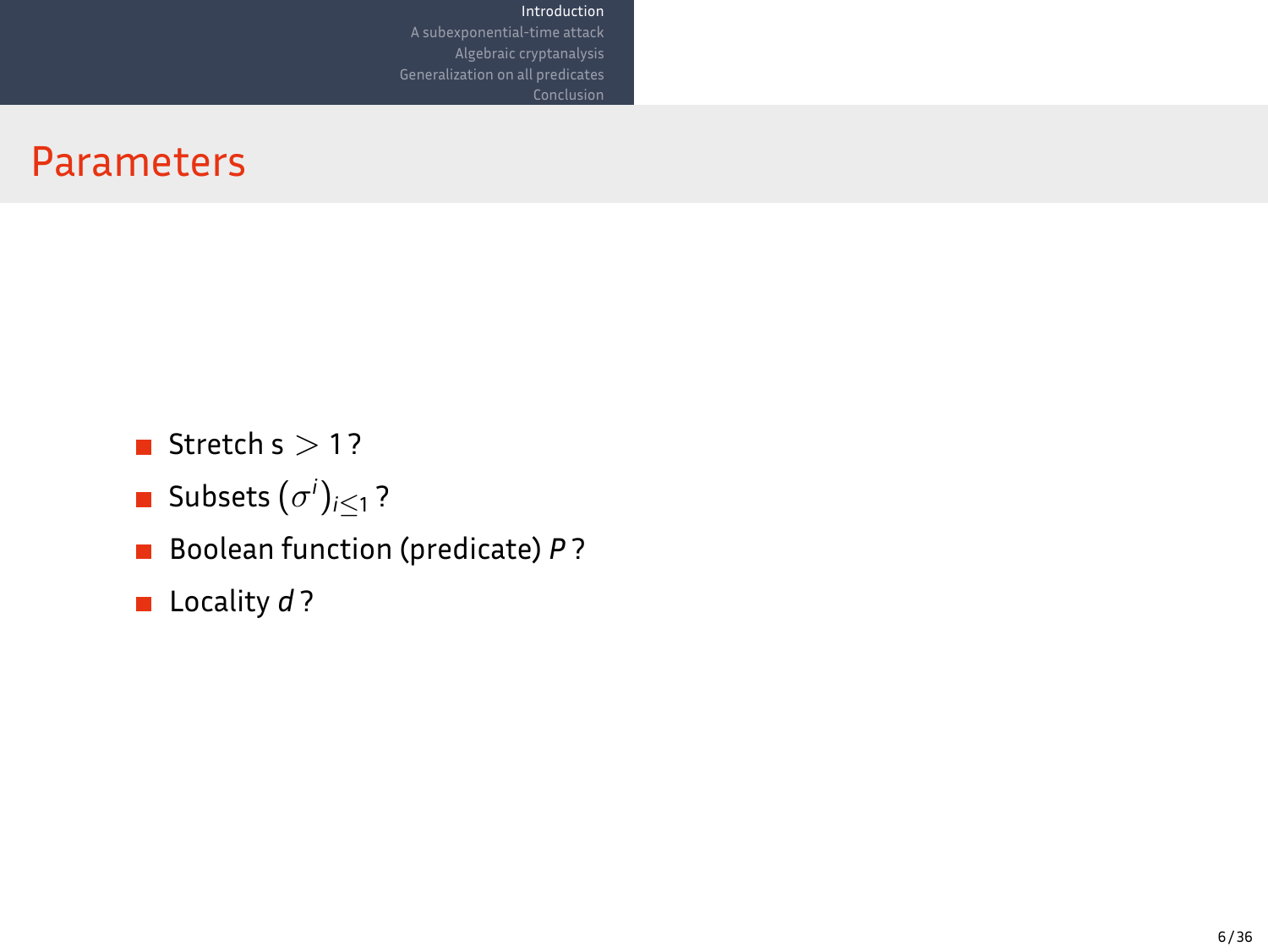Subsets

The subsets should be sufficiently expanding: for some *k*, every *k* subsets should  $\mathsf{cover}\ k + \Omega(n)$  elements of  $\{1,\ldots,n\}.$ 

Introduction Algebraic cryptanalysis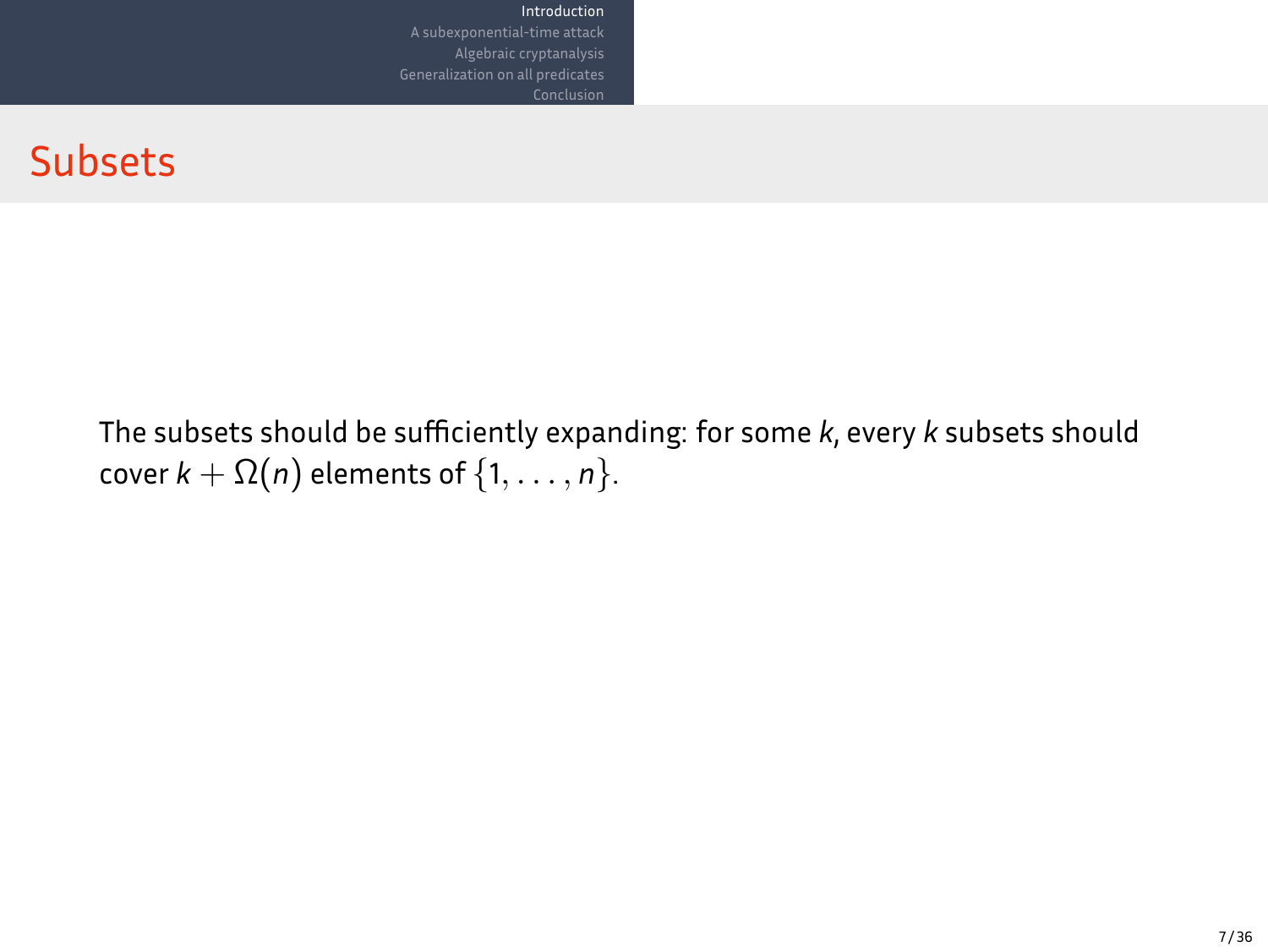Subsets

The subsets should be sufficiently expanding: for some *k*, every *k* subsets should  $\mathsf{cover}\ k + \Omega(n)$  elements of  $\{1,\ldots,n\}.$ 

Introduction Algebraic cryptanalysis

Ok if they are chosen uniformly random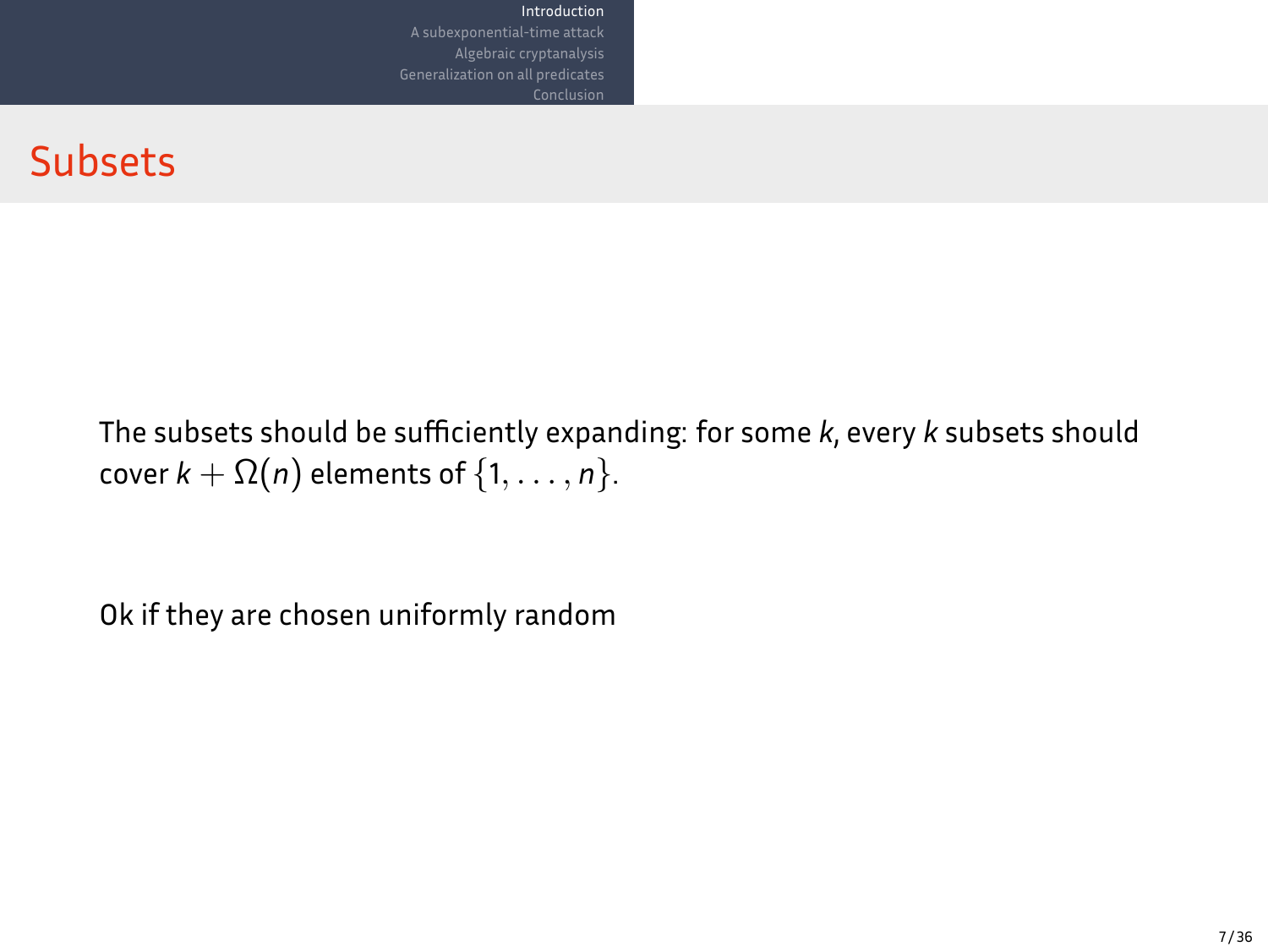Create a list of all possible values for(2*ε*) *∗ n* variables.

Algebraic cryptanalysis Generalization on all predicates

Introduction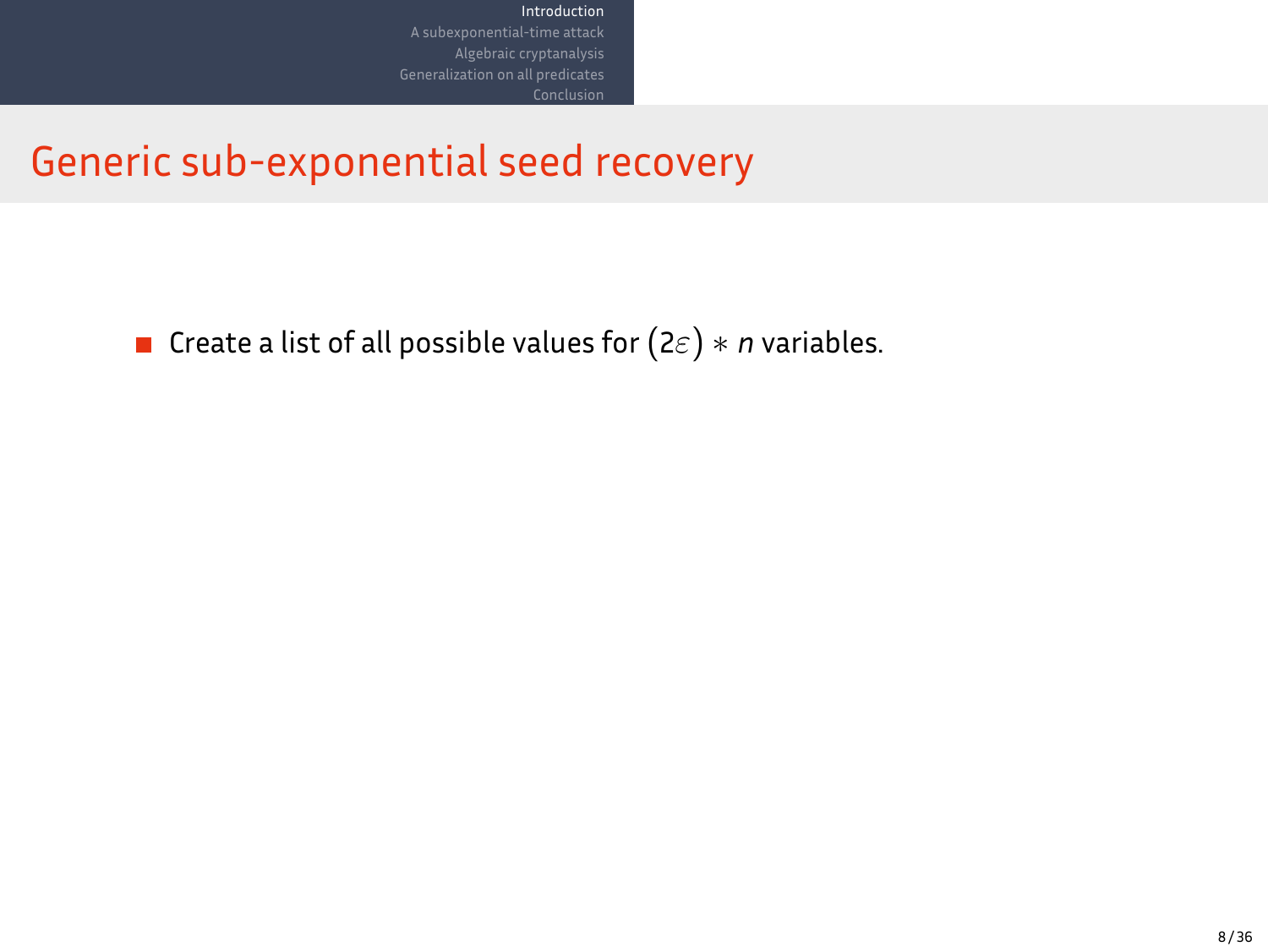Create a list of all possible values for(2*ε*) *∗ n* variables.

A subexponential-time attack Algebraic cryptanalysis Generalization on all predicates

A value  $\mathsf{x}'$  of the list can agree on  $(1/2+\varepsilon)*n$  output bits.

Introduction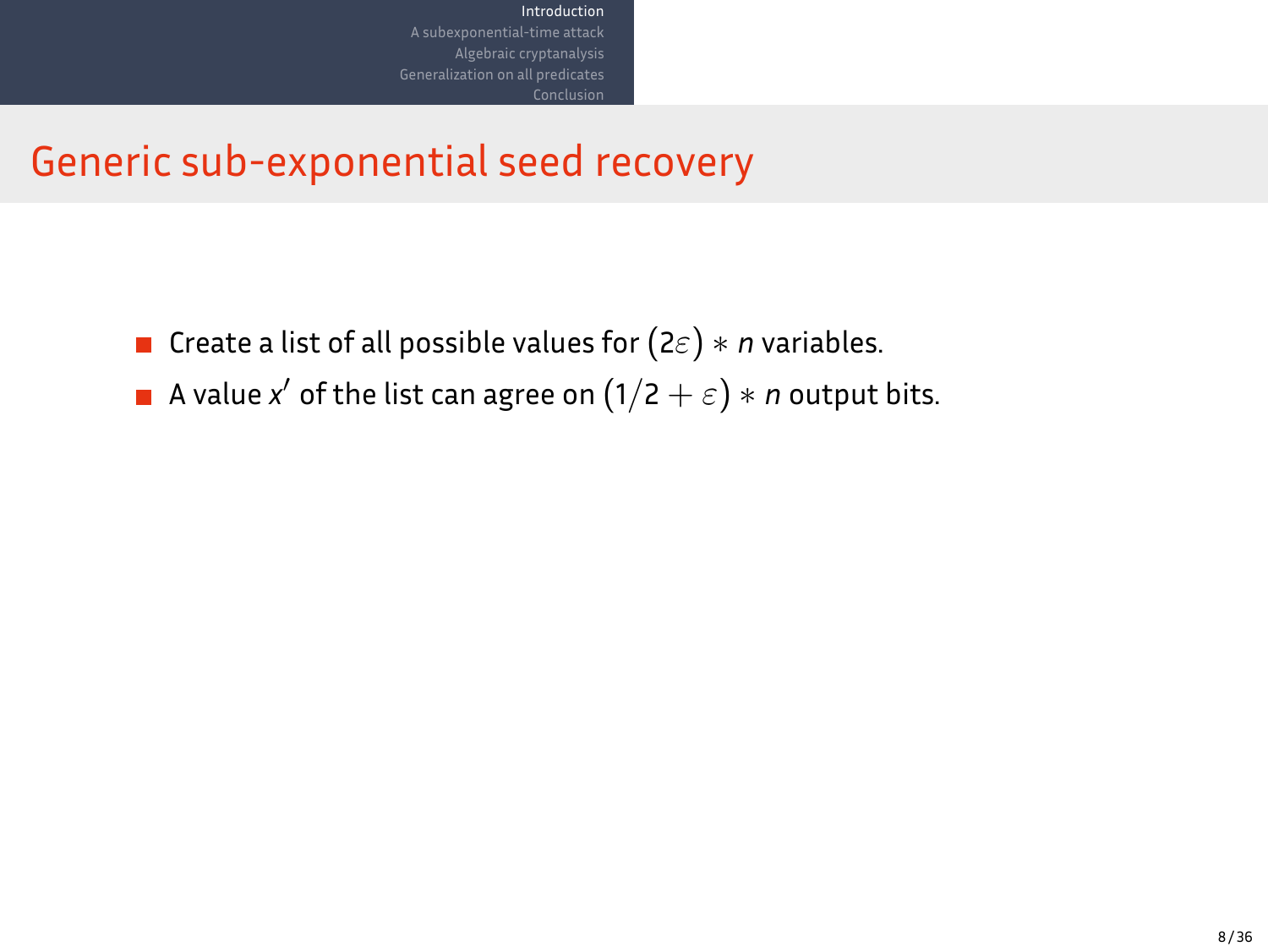Create a list of all possible values for(2*ε*) *∗ n* variables.

A subexponential-time attack Algebraic cryptanalysis Generalization on all predicates

A value  $\mathsf{x}'$  of the list can agree on  $(1/2+\varepsilon)*n$  output bits.

Introduction

Final complexity:

$$
2^{n^{1-\left(s-1/2d\right)}}
$$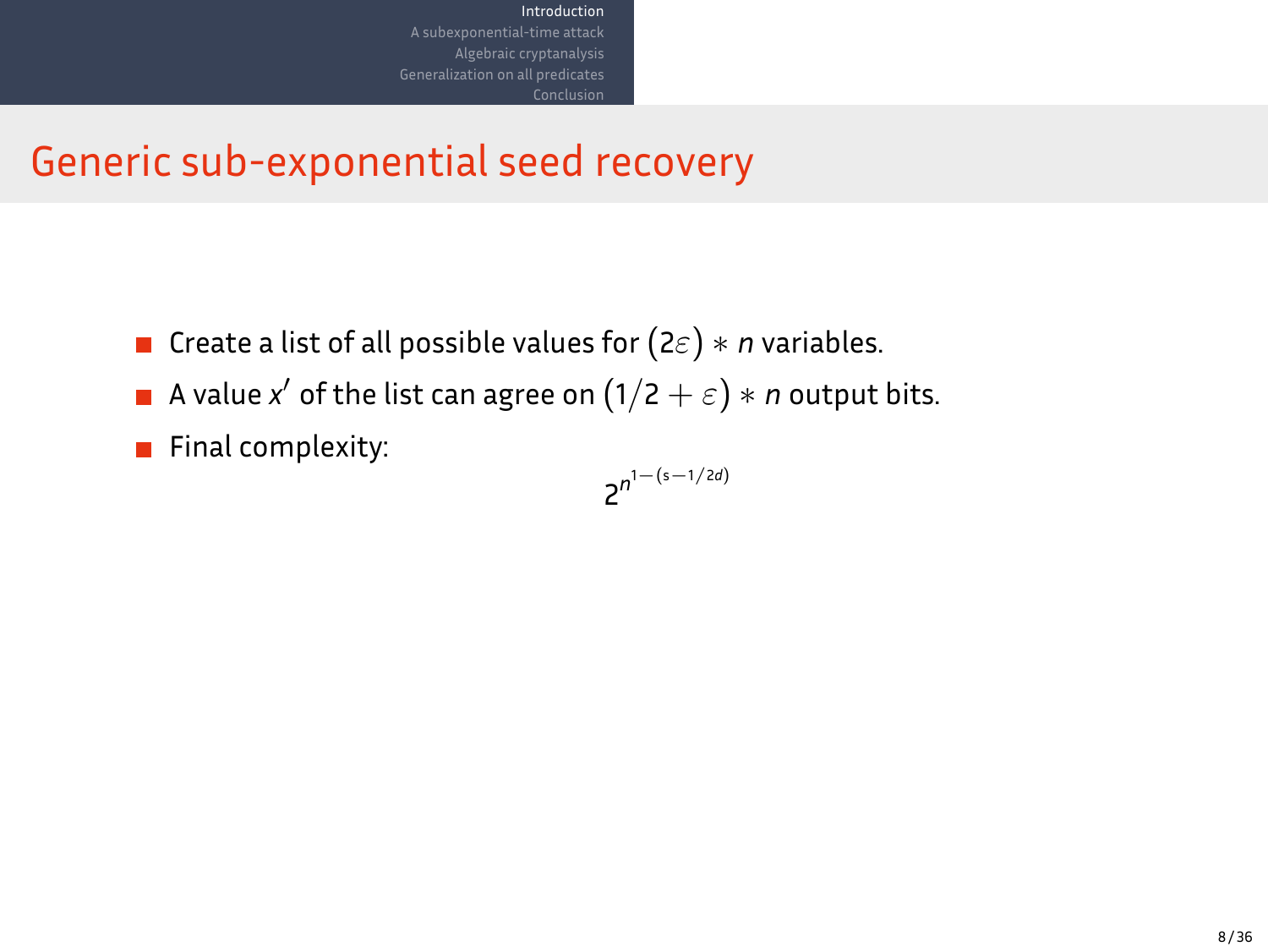Create a list of all possible values for(2*ε*) *∗ n* variables.

A subexponential-time attack Algebraic cryptanalysis Generalization on all predicates

A value  $\mathsf{x}'$  of the list can agree on  $(1/2+\varepsilon)*n$  output bits.

Introduction

Final complexity:

$$
2^{n^{1-\left(s-1/2d\right)}}
$$

$$
s=1.45 \text{ and } d=5 \Rightarrow 2^{n^{0.955}}
$$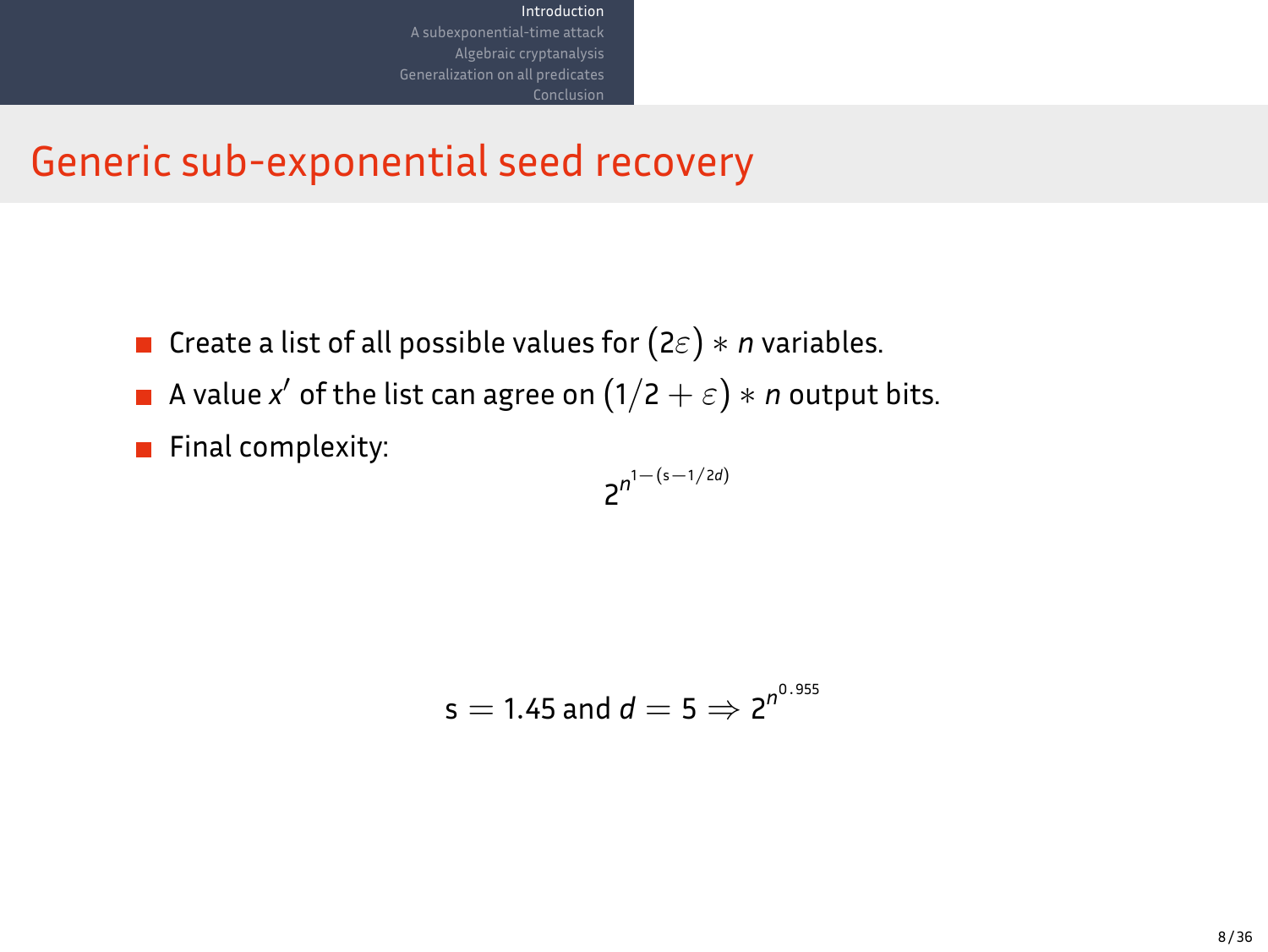Predicate criteria

- degree [Goldreich 2000]
- rational degree (algebraic immunity) [Applebaum and Lovett STOC 2016]

 $AI(P) > S$ 

resilience [O'Donnelland Witmer CCC 2014, Applebaum 2015]

Introduction Algebraic cryptanalysis

 $res(P) > 2s$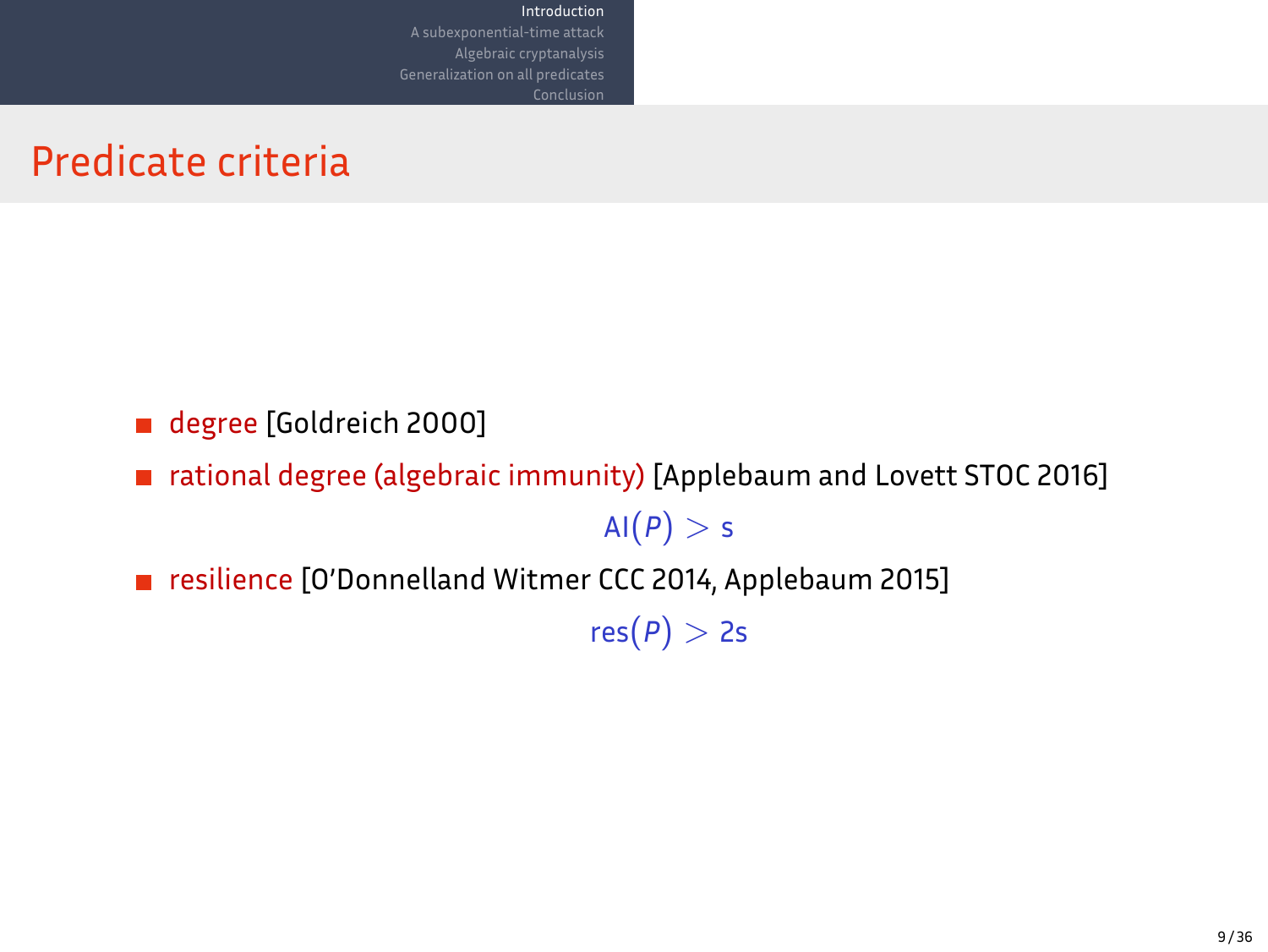locality

$$
\begin{array}{c}\n \text{degree} \\
\text{resilience} \\
\text{Siegenthaler}\n \end{array}\n \Rightarrow d \geq 5
$$

Introduction

A subexponential-time attack Algebraic cryptanalysis Generalization on all predicates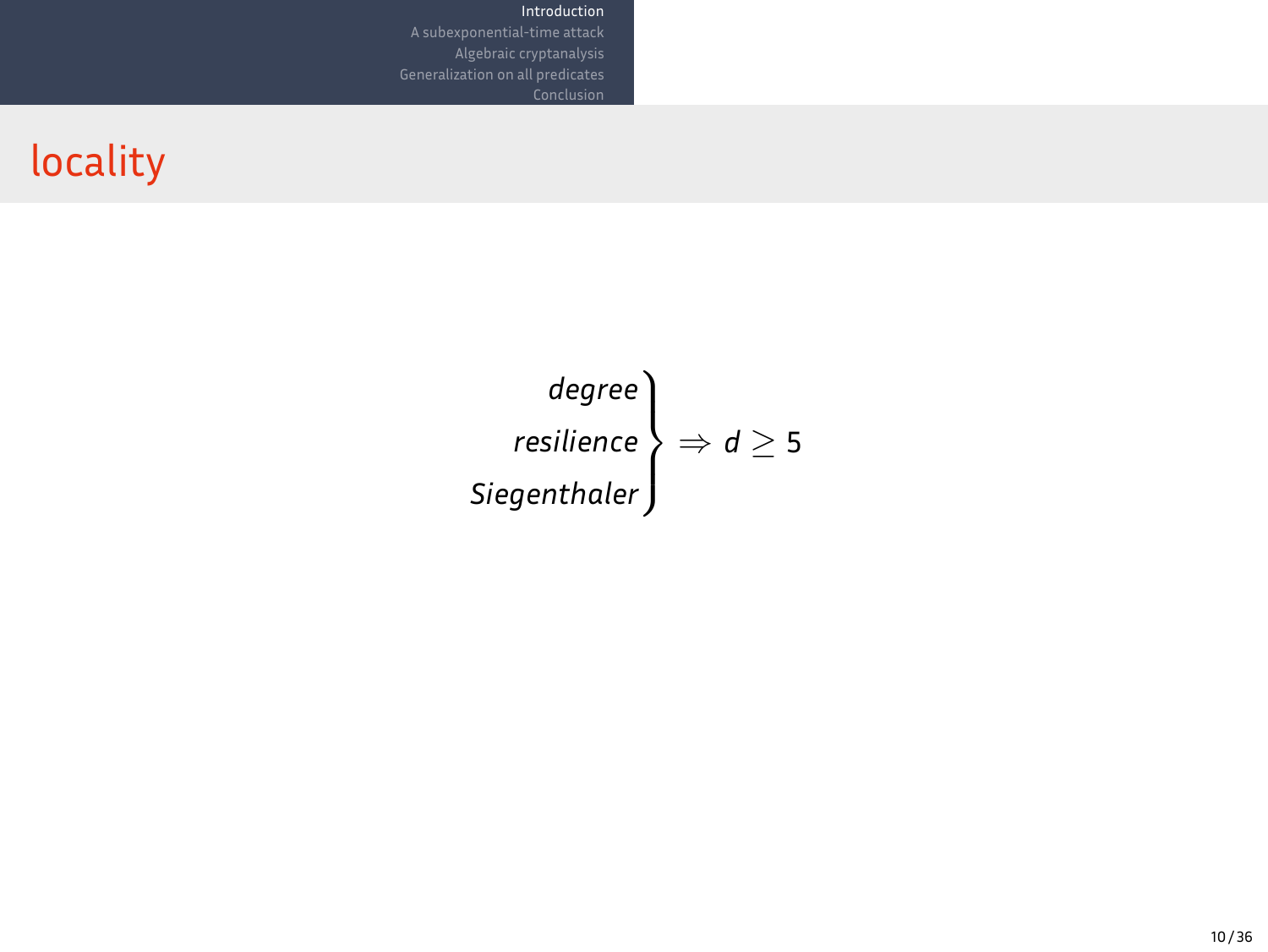### locality

$$
\begin{matrix}\n \text{degree} \\
\text{resilience} \\
\text{Siegenthaler}\n \end{matrix}\n \Rightarrow d \geq 5
$$

**Introduction**<br>A subexponential-time attack<br>Algebraic cryptanalysis<br>Generalization on all predicates

 $P_5(x_1, x_2, x_3, x_4, x_5) = x_1 + x_2 + x_3 + x_4x_5$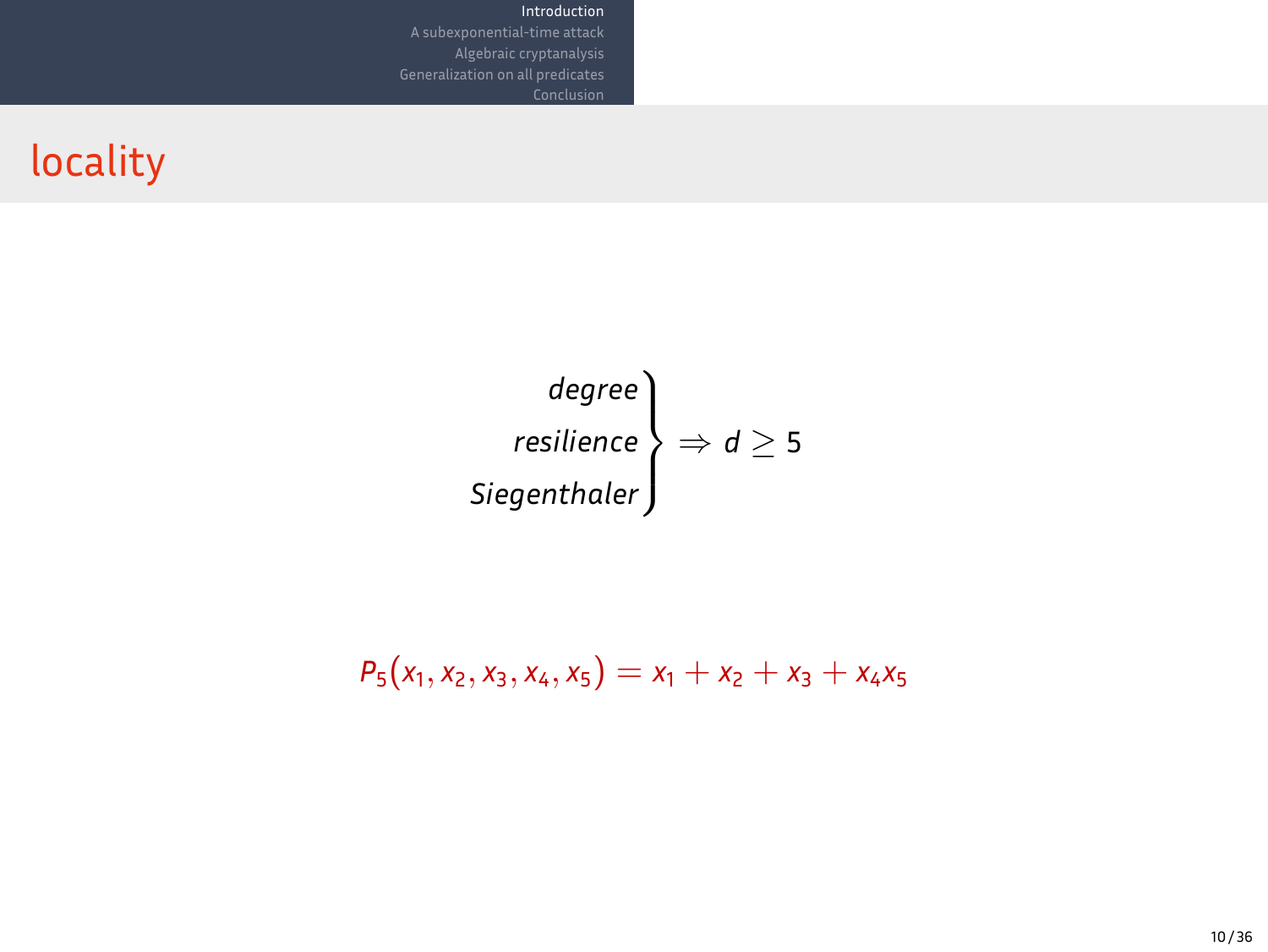A new subexponential-time attack in 2*<sup>O</sup>*(*<sup>n</sup>* 2*−*s ) .

Introduction Algebraic cryptanalysis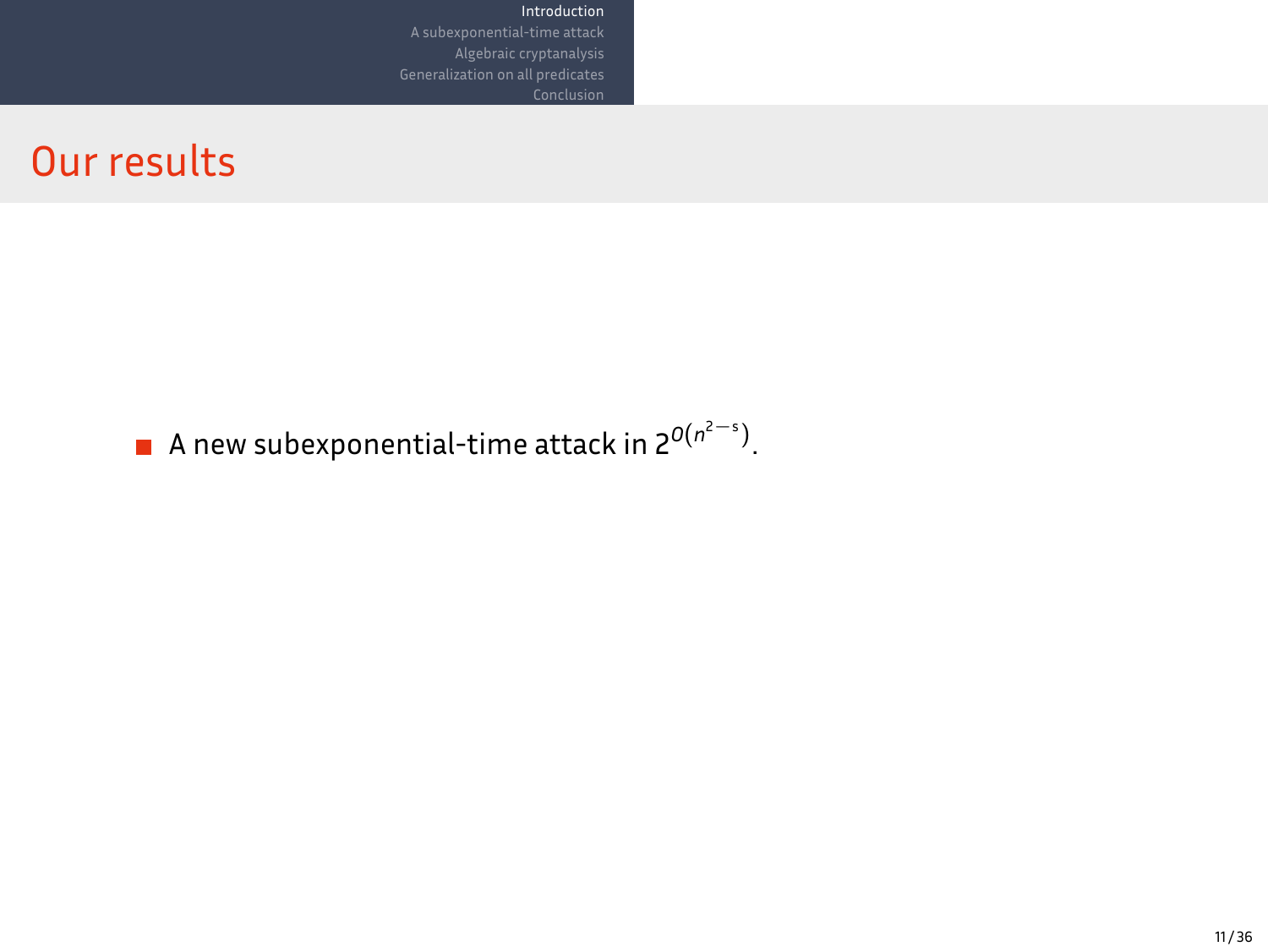A new subexponential-time attack in 2*<sup>O</sup>*(*<sup>n</sup>* 2*−*s )

Introduction

.

**E** Linearization and Gröbner-based attacks.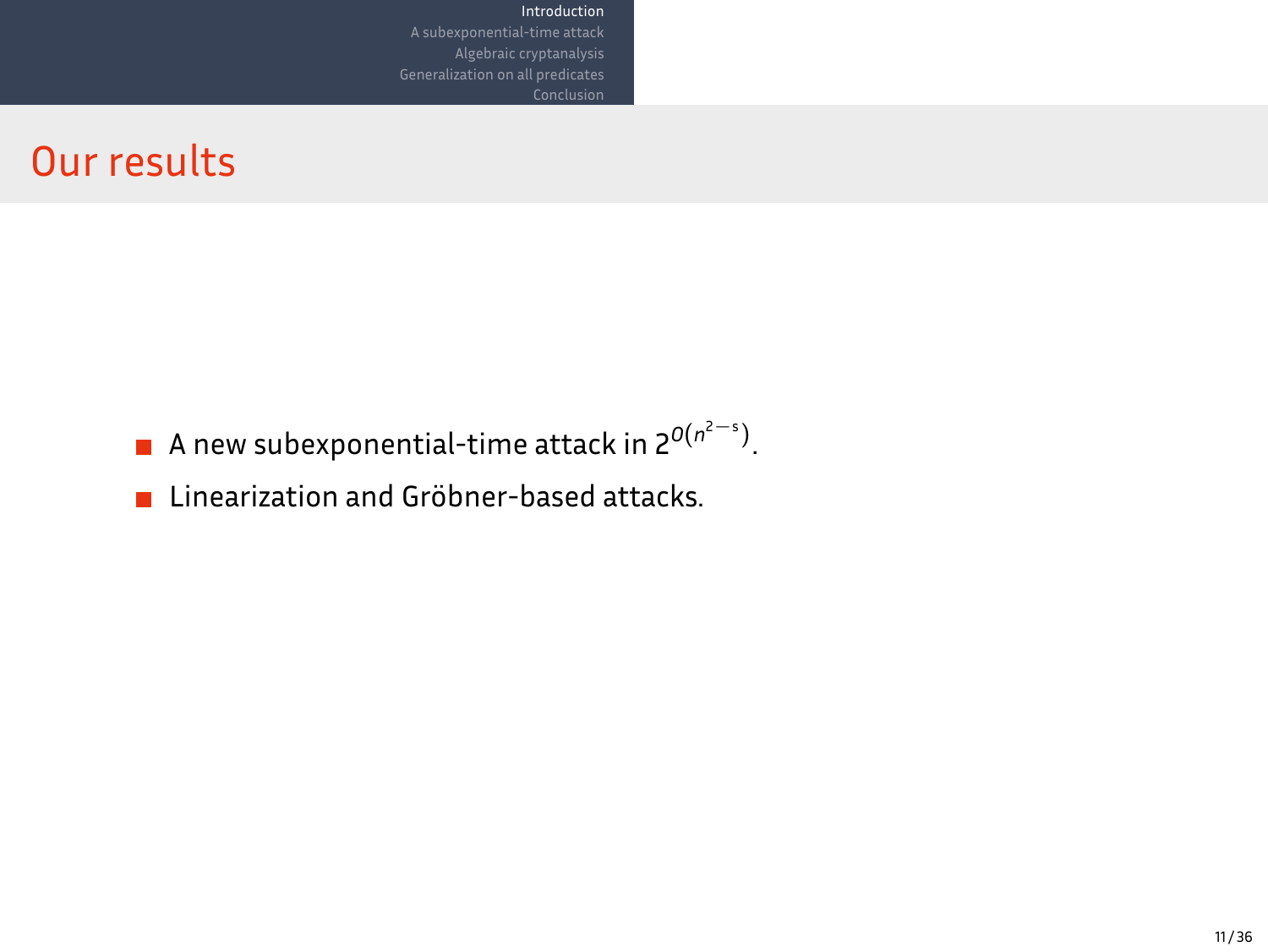- A new subexponential-time attack in 2*<sup>O</sup>*(*<sup>n</sup>* 2*−*s ) .
- **E** Linearization and Gröbner-based attacks.
- Generalization of the subexponential attack to all predicates.

Introduction Algebraic cryptanalysis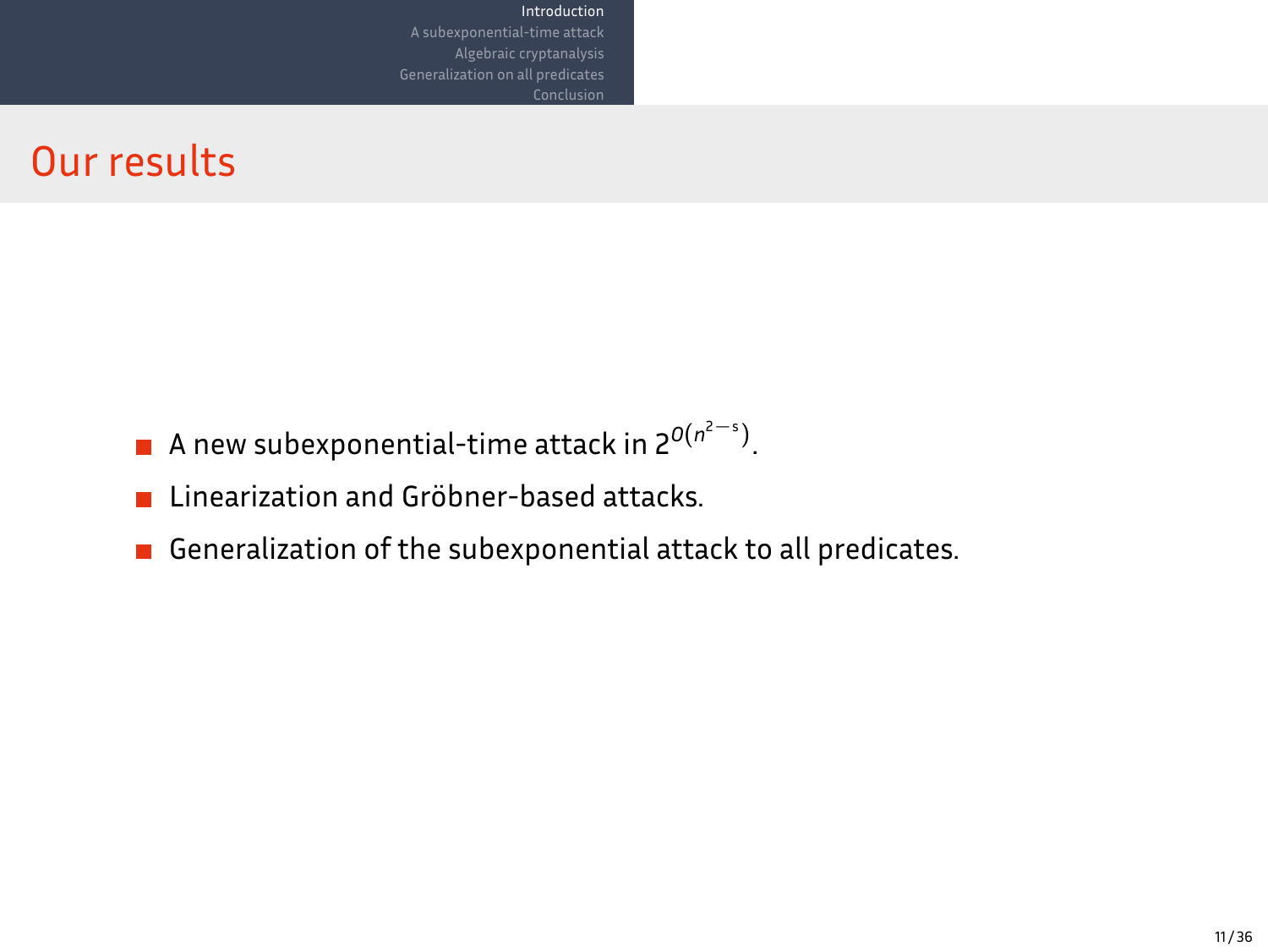- A new subexponential-time attack in 2*<sup>O</sup>*(*<sup>n</sup>* 2*−*s )
- **E** Linearization and Gröbner-based attacks.
- Generalization of the subexponential attack to all predicates.

.

Introduction Algebraic cryptanalysis

 $\blacksquare$  locality and stretch are linked to the size of the seed.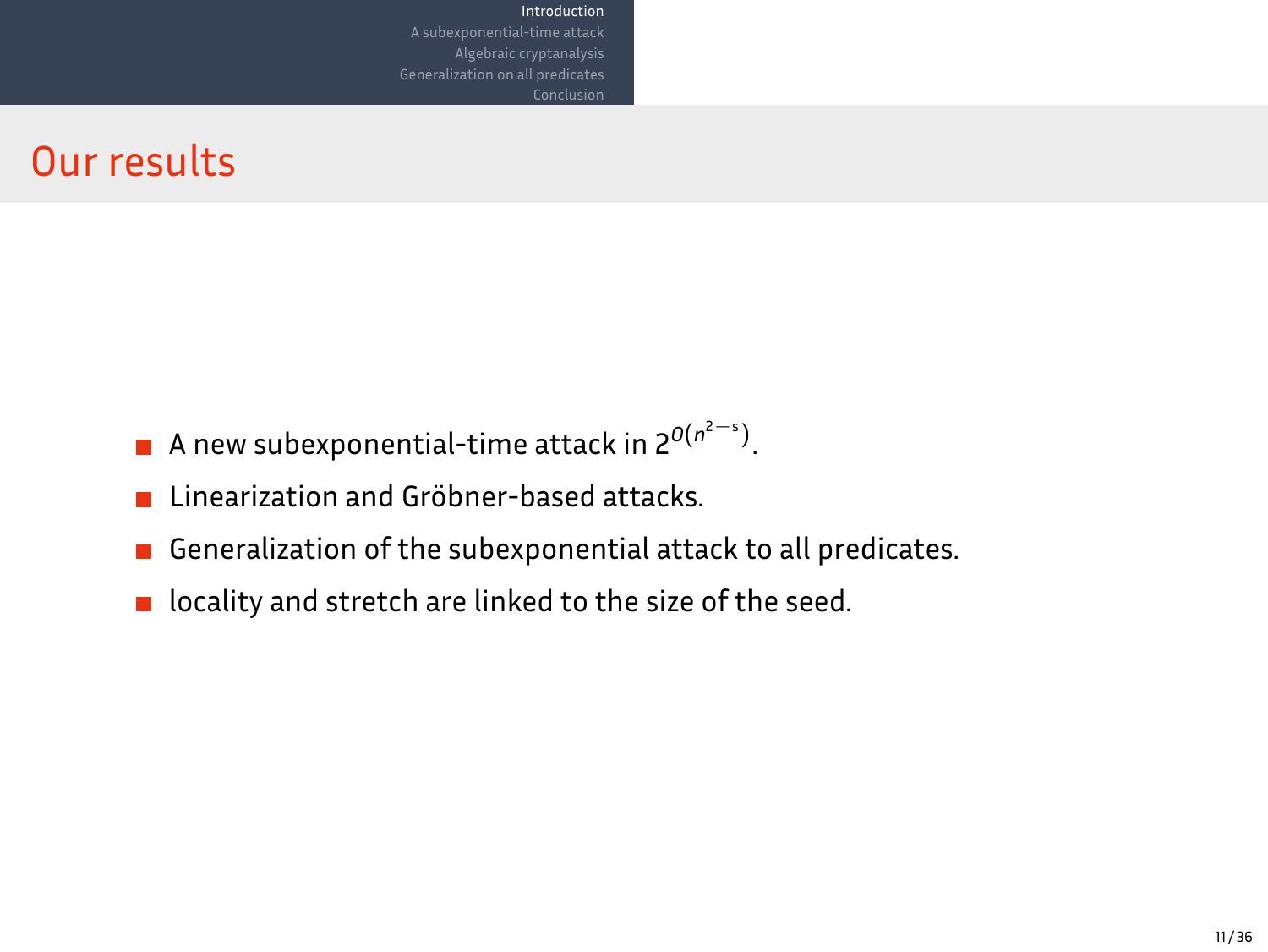#### Plan of this Section

Introduction<br>**A subexponential-time attack**<br>Algebraic cryptanalysis<br>Generalization on all predicates



Conclusion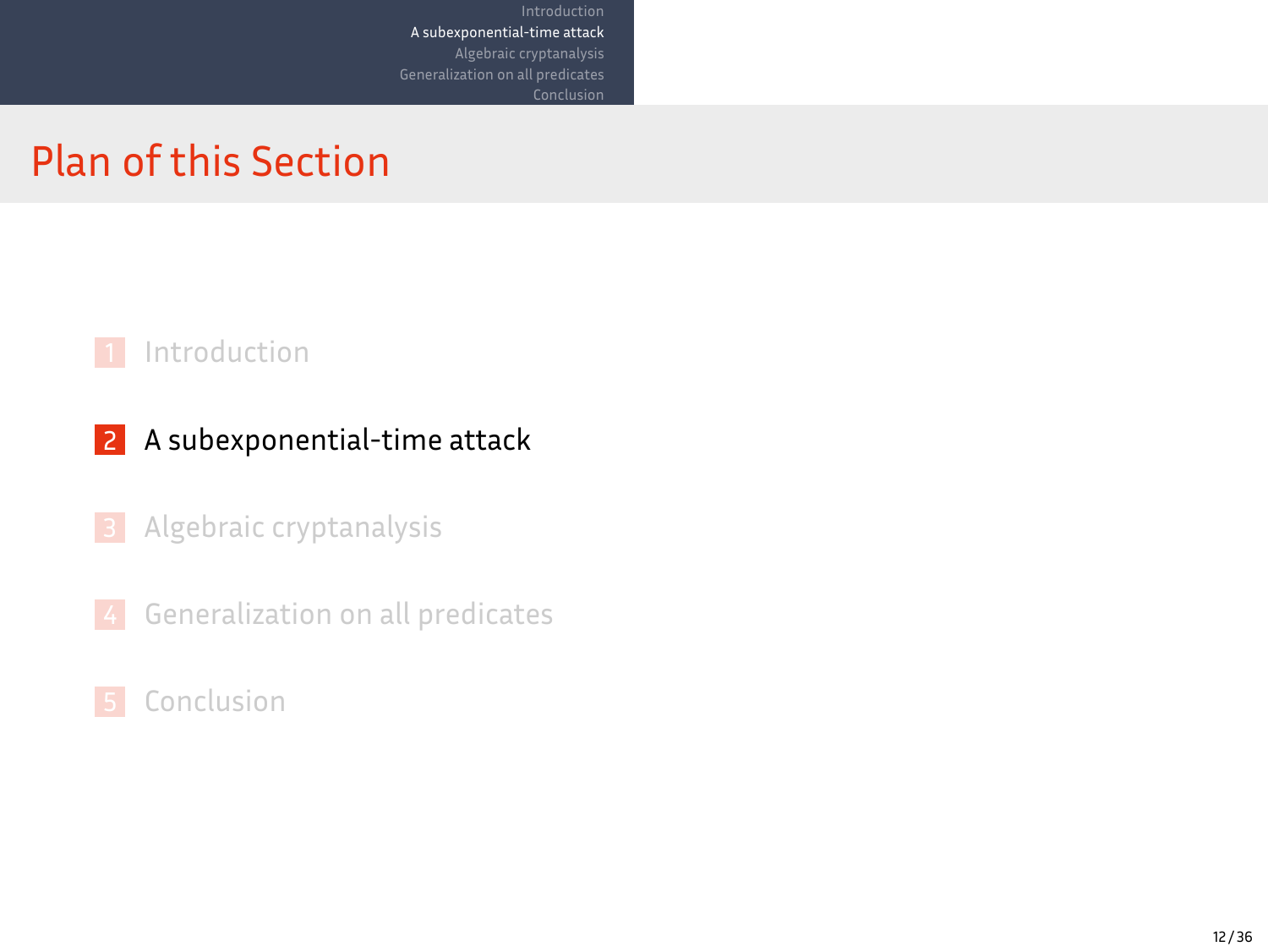Cryptanalysis of FLIP [Duval, Lallemand, Rotella CRYPTO 2016]

Introduction<br>**A subexponential-time attack**<br>Algebraic cryptanalysis<br>Generalization on all predicates



 $F(x) = x_1 + x_2 + \cdots + x_{k_1}$  $+ x_{k_1+1}x_{k_1+2} + \cdots + x_{k_2-1}x_{k_2}$  $+ x_{k_3} + x_{k_3+1}x_{k_3+2} + \cdots + x_{n-14}\cdots x_{n-1}x_n$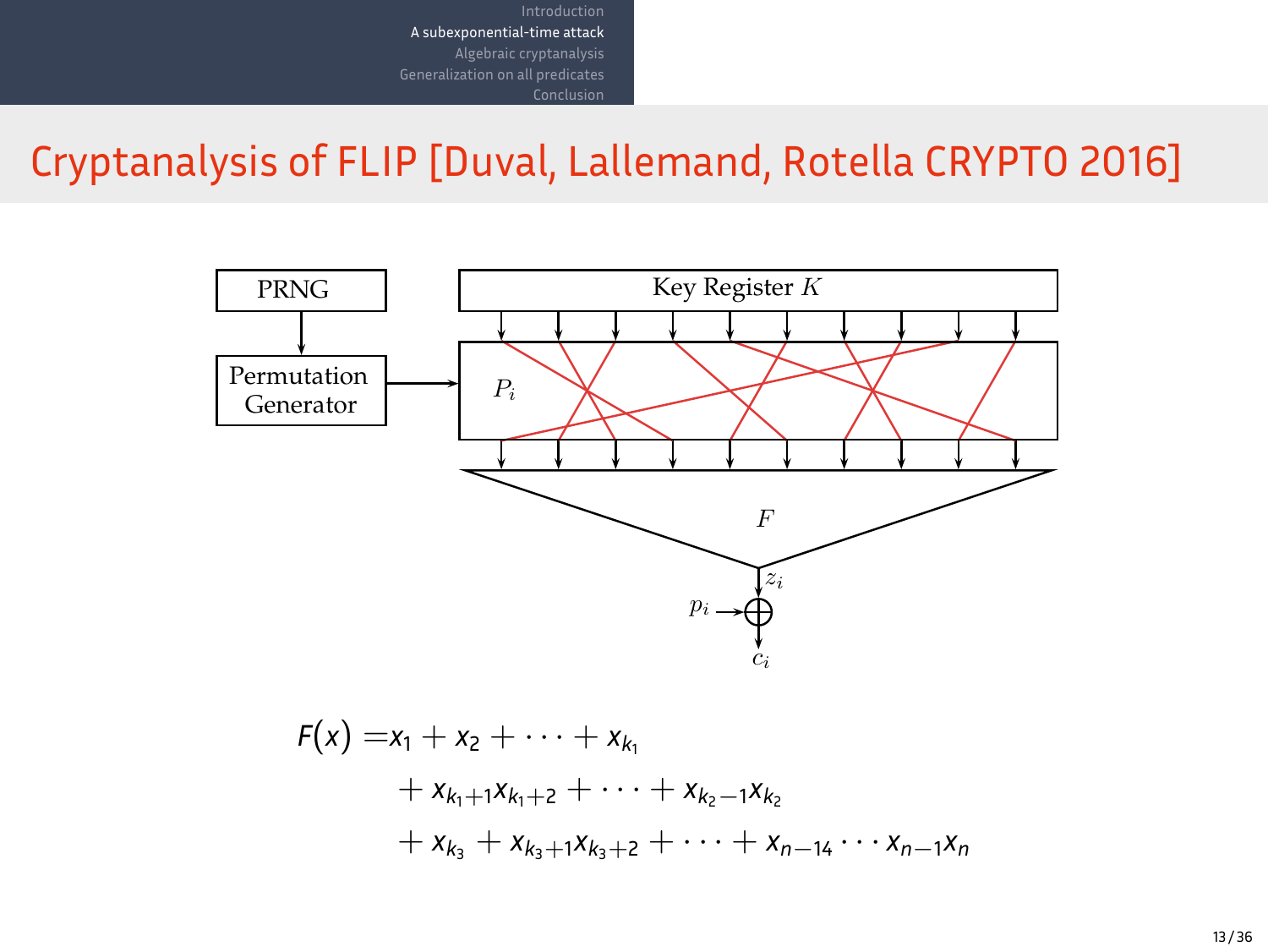FLIP vs Goldreich's PRG

- **FLIP:** overdetermined
- Goldreich's PRG: underdetermined

$$
P_5(x_1,x_2,x_3,x_4,x_5)=x_1+x_2+x_3+x_4x_5\\
$$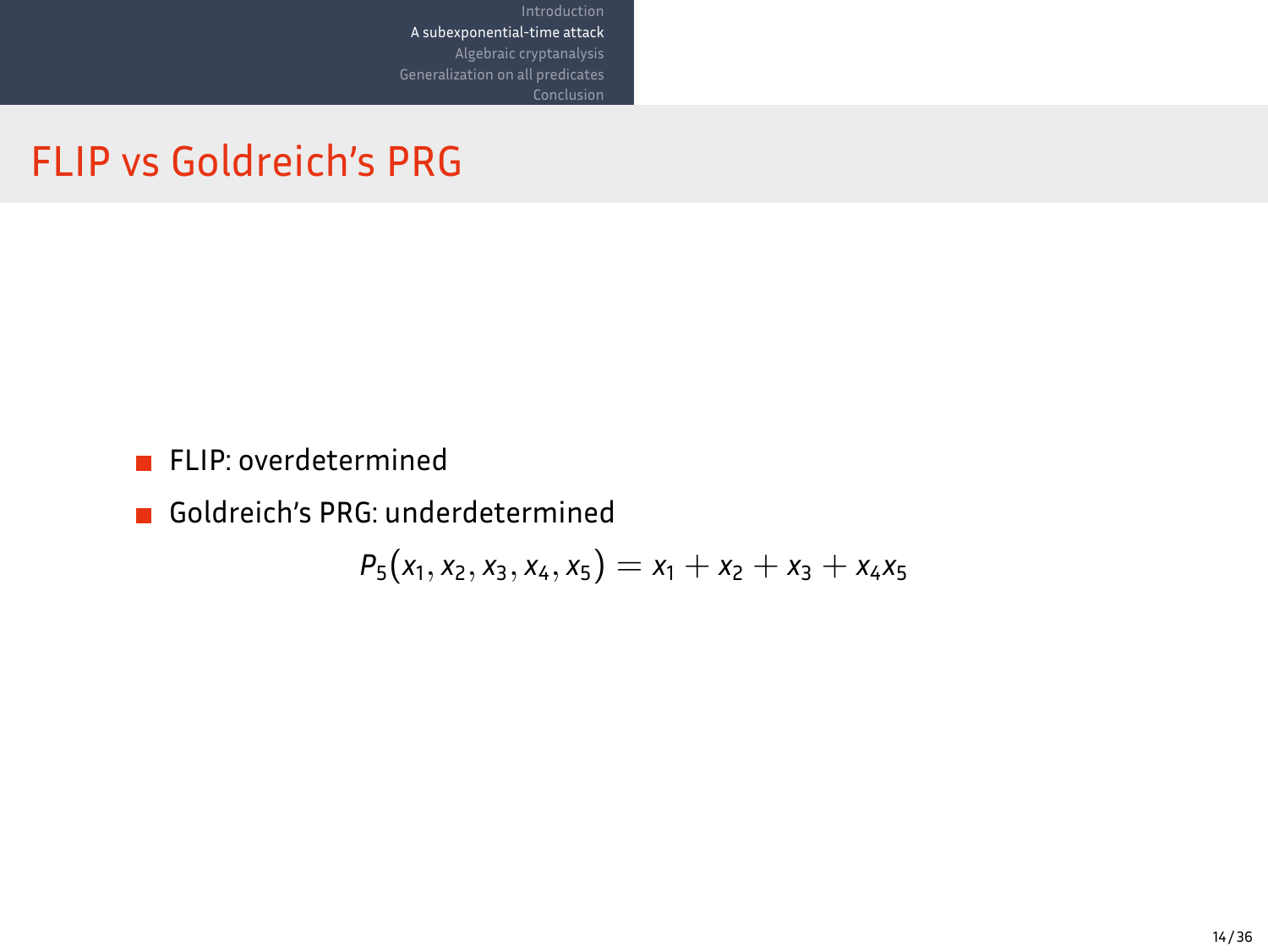Collect linear equations

 $x_1 + x_4 + x_8 + x_9x_{11} = 1$  $x_{14} + x_5 + x_7 + x_1x_4 = 0$  $x_{13} + x_{10} + x_3 + x_{11}x_9 = 1$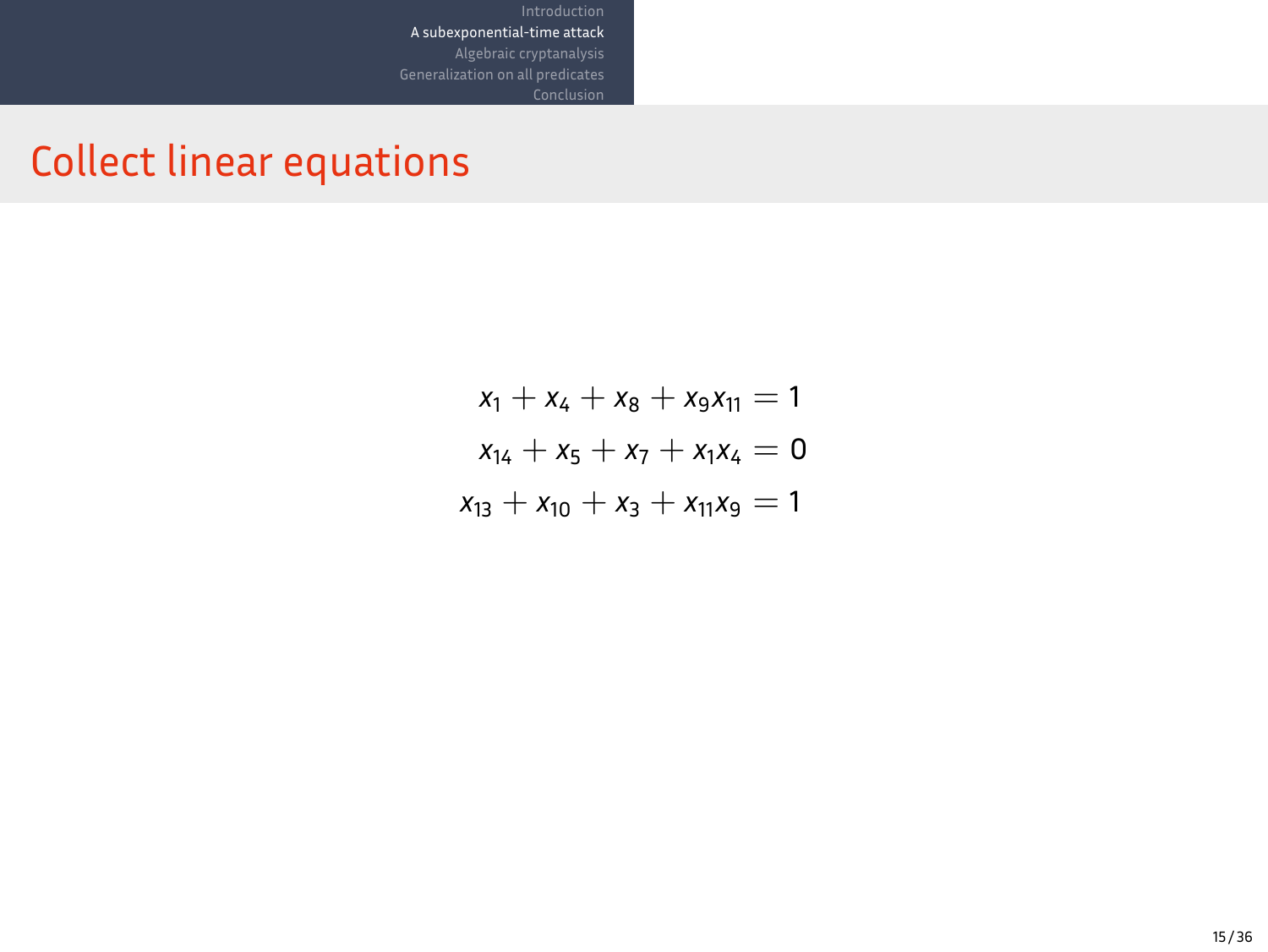Collect linear equations

$$
x_1 + x_4 + x_8 + x_9x_{11} = 1
$$
  

$$
x_{14} + x_5 + x_7 + x_1x_4 = 0
$$
  

$$
x_{13} + x_{10} + x_3 + x_{11}x_9 = 1
$$

Introduction<br>**A subexponential-time attack**<br>Algebraic cryptanalysis<br>Generalization on all predicates

We get the following linear equation:

 $x_1 + x_4 + x_8 + x_{13} + x_{10} + x_3 = 0$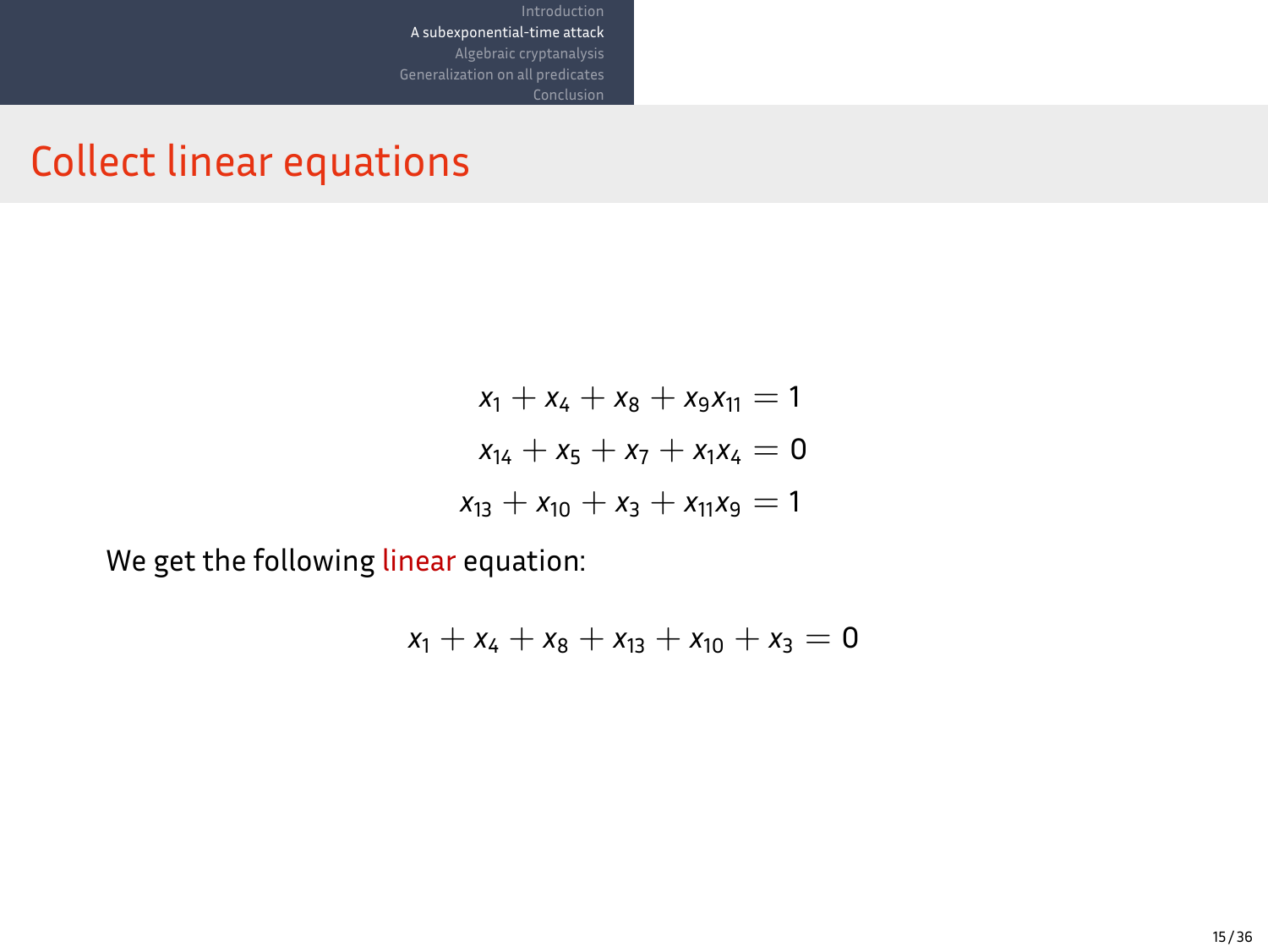### Collect linear equations

$$
x_1 + x_4 + x_8 + x_9x_{11} = 1
$$
  

$$
x_{14} + x_5 + x_7 + x_1x_4 = 0
$$
  

$$
x_{13} + x_{10} + x_3 + x_{11}x_9 = 1
$$

Introduction<br>**A subexponential-time attack**<br>Algebraic cryptanalysis<br>Generalization on all predicates

We get the following linear equation:

$$
x_1 + x_4 + x_8 + x_{13} + x_{10} + x_3 = 0
$$

 $\mathsf{number}\ \mathsf{of}\ \mathsf{collisions}\ \mathsf{c}\in\mathsf{O}(n^{2(\mathsf{s}-1)})$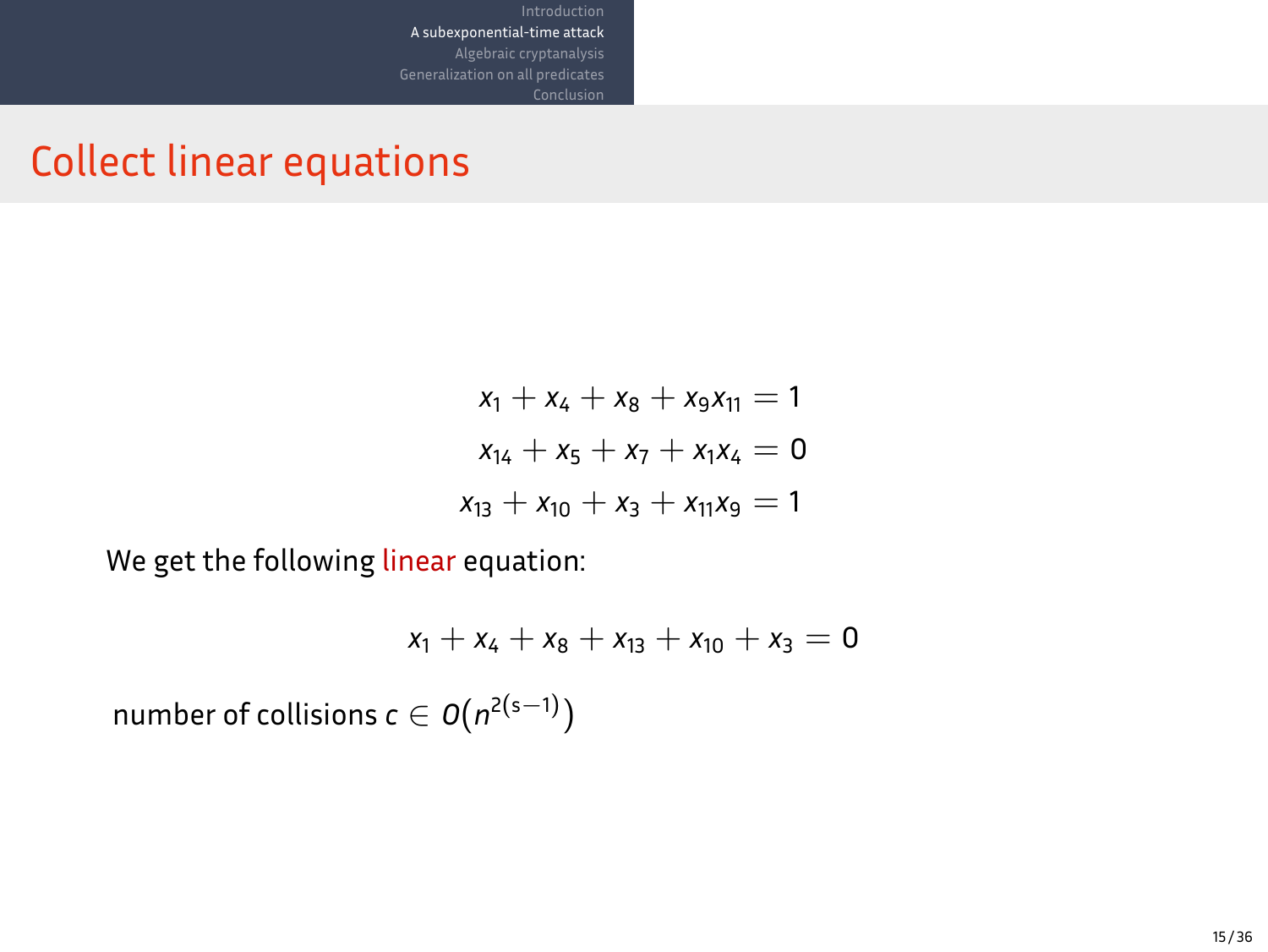Guessing phase

**n** Choose the  $\ell$  variables that appear the most in the quadratic terms, such that you get  $n - c - \ell$  linear equations.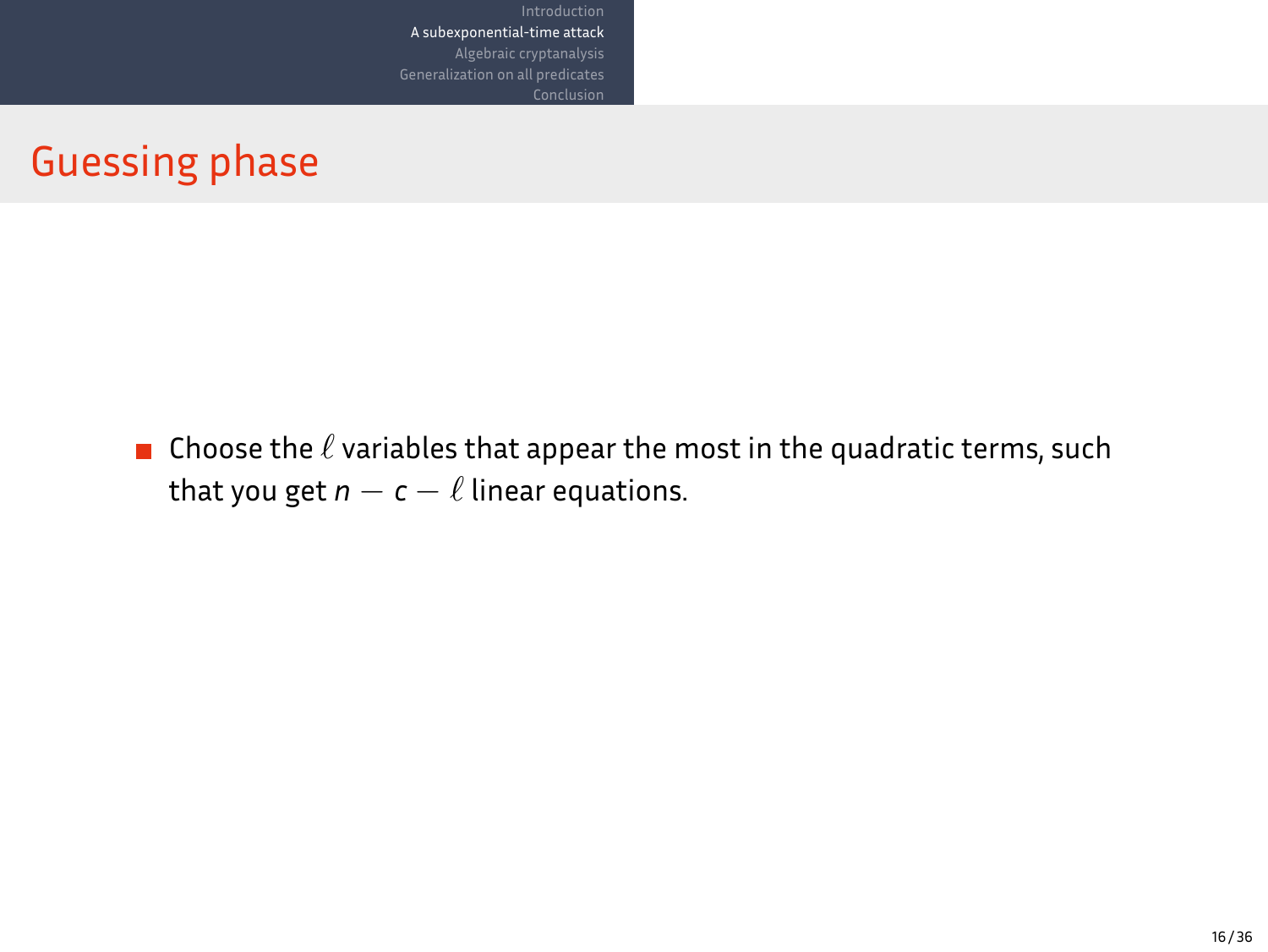Guessing phase

**n** Choose the  $\ell$  variables that appear the most in the quadratic terms, such that you get  $n - c - \ell$  linear equations.

Introduction<br>A subexponential-time attack<br>Algebraic cryptanalysis

For all possible values of the *ℓ* bits: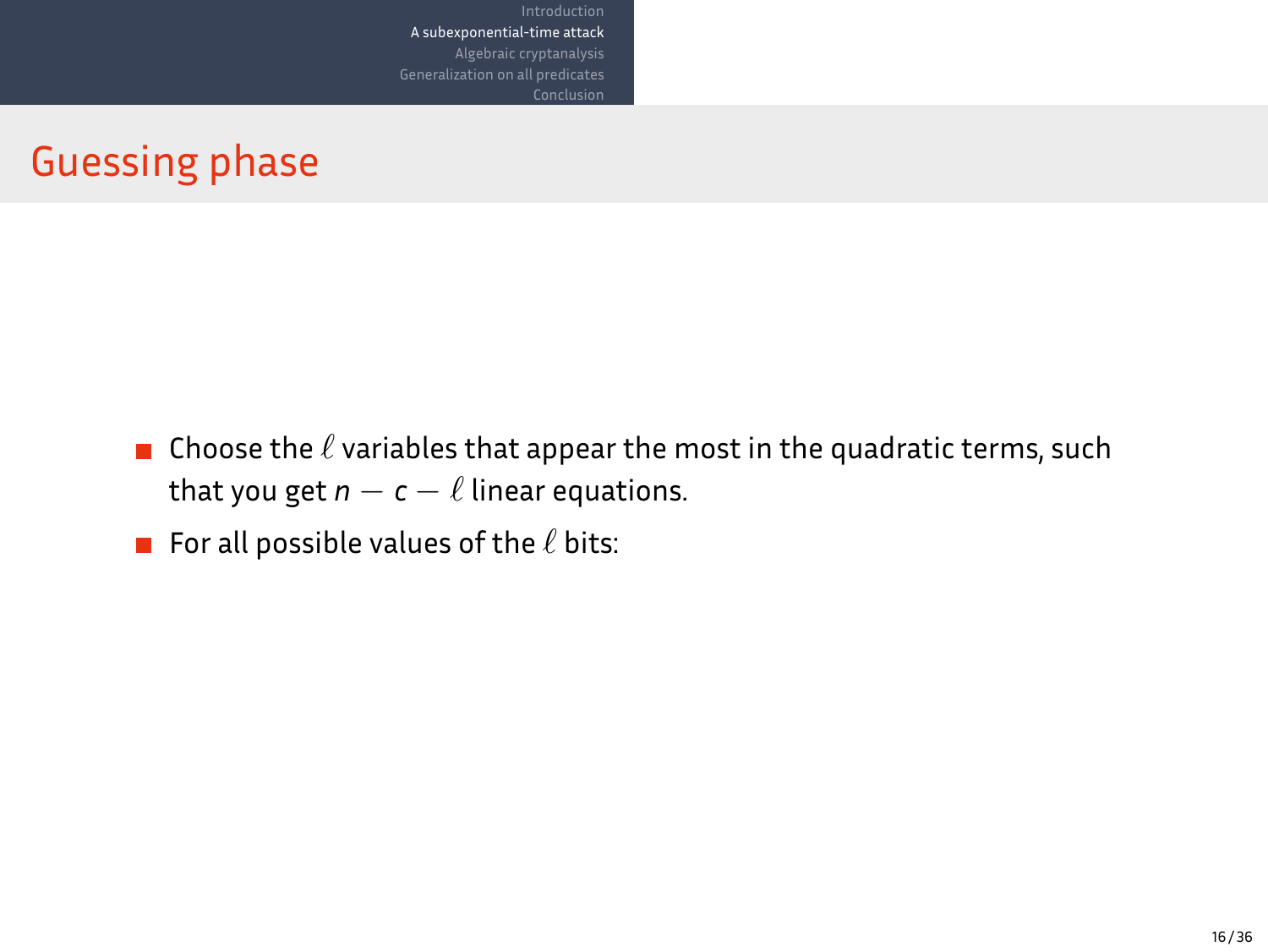### Guessing phase

- **n** Choose the  $\ell$  variables that appear the most in the quadratic terms, such that you get  $n - c - \ell$  linear equations.
- For all possible values of the *ℓ* bits:
- Solve the correponding linear system of *n* linear equations.

Introduction<br>A subexponential-time attack<br>Algebraic cryptanalysis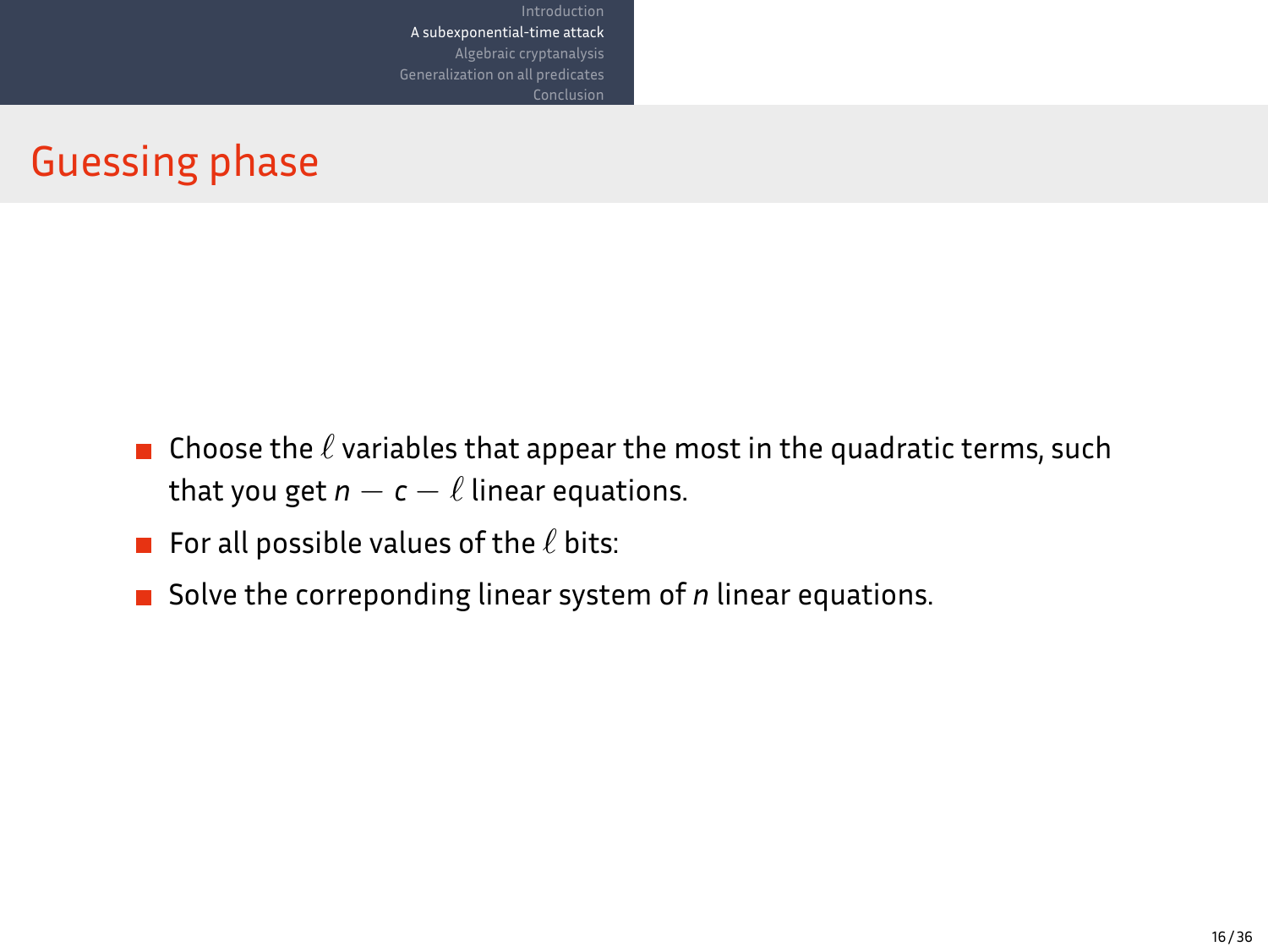Analysis and complexity

 $\mathsf{Complexity:} \ \ell < n^{2-s} \rightarrow \mathcal{O}\left(n^3 2^{n^{2-s}}\right)$ Conjectured secure up to *s <* 1*.*5.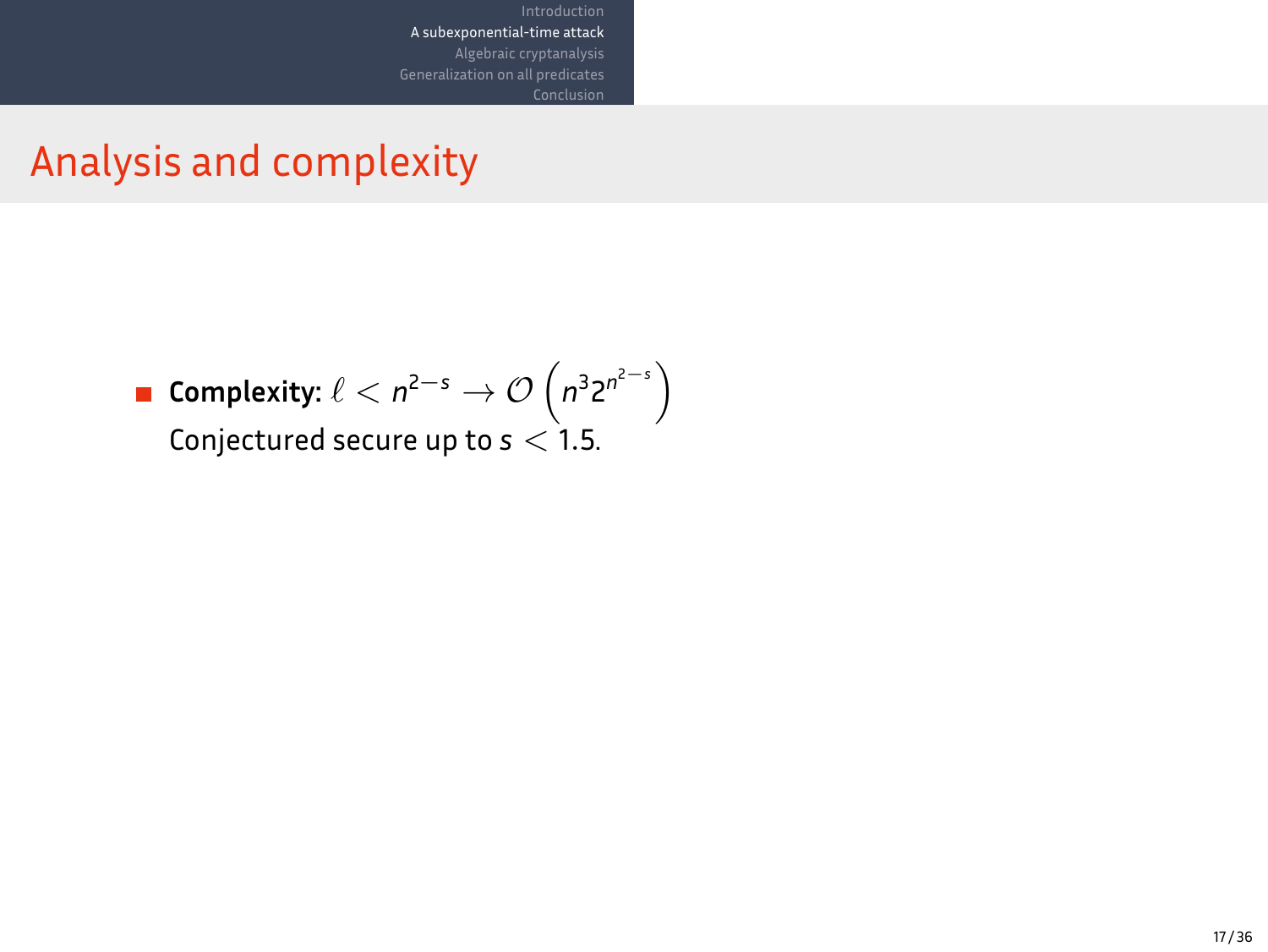#### Analysis and complexity

 $\mathsf{Complexity:} \ \ell < n^{2-s} \rightarrow \mathcal{O}\left(n^3 2^{n^{2-s}}\right)$ Conjectured secure up to *s <* 1*.*5.

A subexponential-time attack Algebraic cryptanalysis

The equations might be linearly dependent (almost never the case). This leads to a strong distinguisher and allows to determine if the Guess is right or wrong.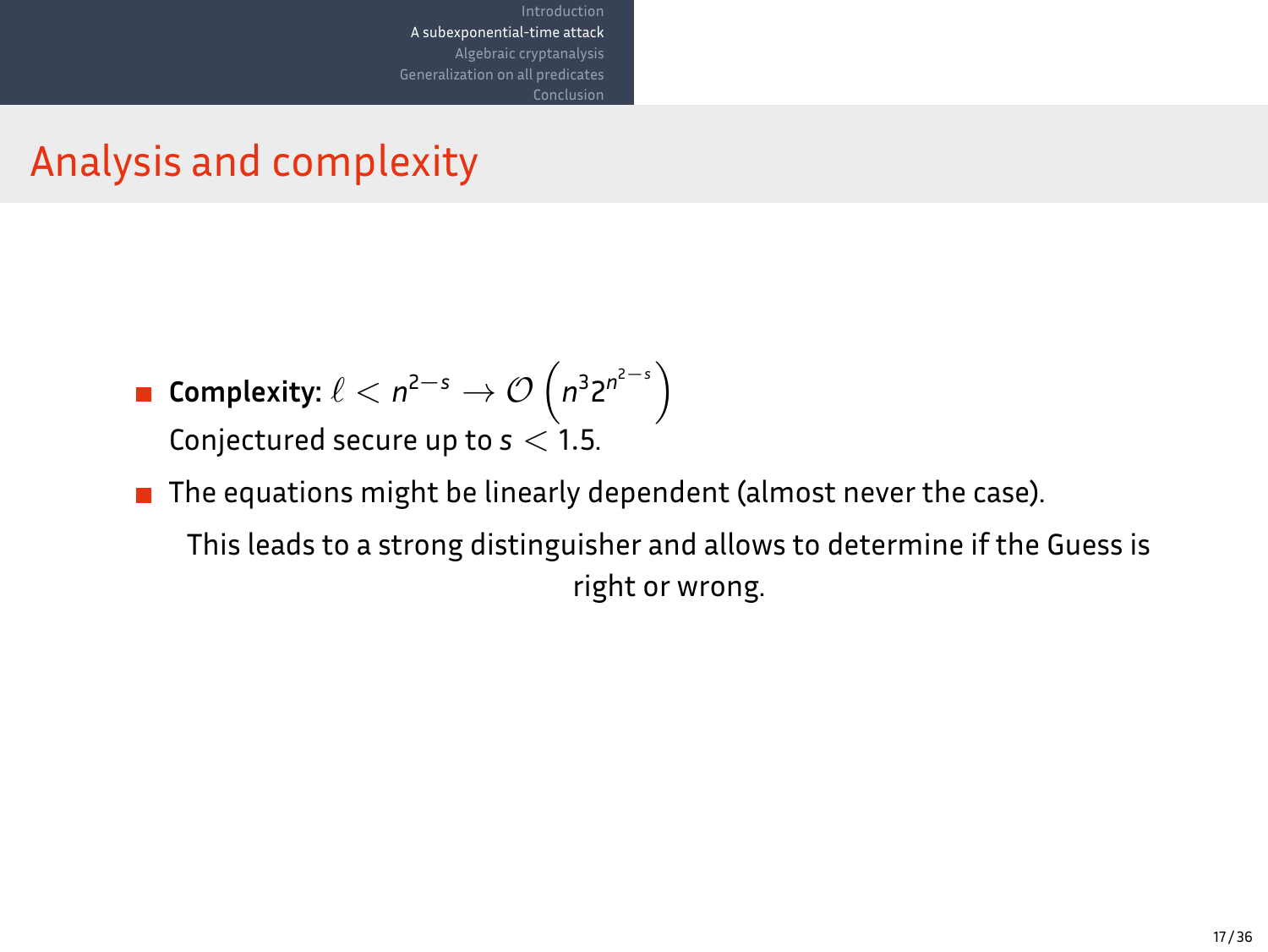#### Analysis and complexity

 $\mathsf{Complexity:} \ \ell < n^{2-s} \rightarrow \mathcal{O}\left(n^3 2^{n^{2-s}}\right)$ Conjectured secure up to *s <* 1*.*5.

A subexponential-time attack algebrai

- The equations might be linearly dependent (almost never the case). This leads to a strong distinguisher and allows to determine if the Guess is right or wrong.
- $\blacksquare$  If the equations aren't linearly dependent, then we solve a full rank linear system of size *n*.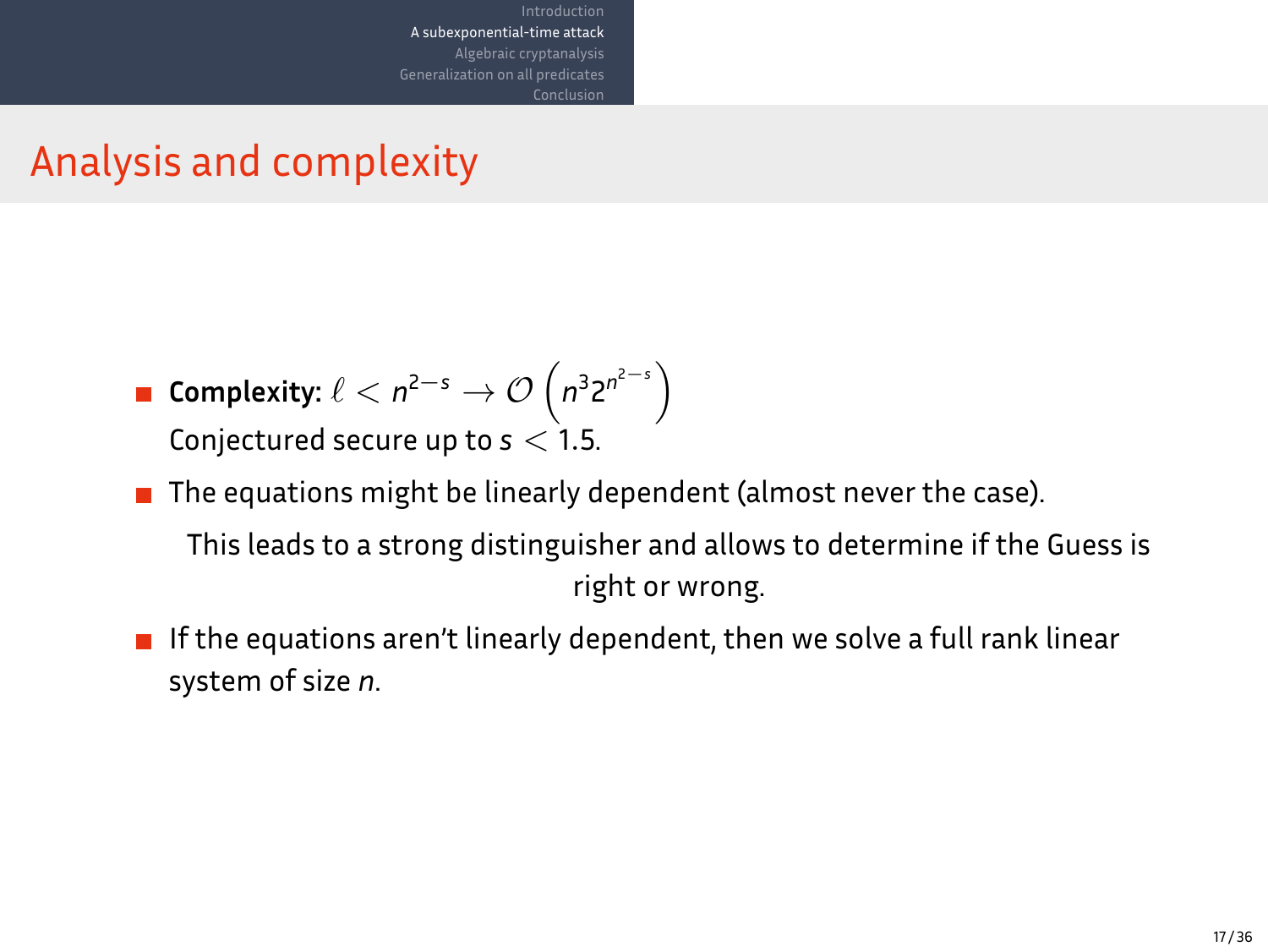#### $A$  sub Algebraic cryptanalysis

#### Table: Average number of collisions

| n                               |       | 256 512 1024 2048 4096 |       |
|---------------------------------|-------|------------------------|-------|
| $s = 1.45$ 142 269 506 946 1771 |       |                        |       |
| $s = 1.4$ 83 145 254            |       | 442                    | - 773 |
| $s = 1.3$ 28                    | 42 64 | - 97                   | 147   |
|                                 |       |                        |       |

#### Table: Theoretical number of guesses (worst case)

| n          | 256. | 512            |      | 1024 2048 4096 |     |
|------------|------|----------------|------|----------------|-----|
| $s = 1.45$ | - 4  | $\overline{7}$ | - 11 | 18             | 27  |
| $s = 1.4$  | q    | 15             | 23   | -37            | 58  |
| $s = 1.3$  | 20   | 34             | 56   | 94             | 156 |
|            |      |                |      |                |     |

#### Table: Experimental number of guesses (average)

| n          | 256 | 512 | 1024 2048 |    | 4096 |
|------------|-----|-----|-----------|----|------|
| $s = 1.45$ | - 4 | - 6 | q         | 14 | 21   |
| $s = 1.4$  | 6   | 11  | 17        | 27 | 44   |
| $s = 1.3$  | -13 | 23  | 39        | 65 | 110  |

#### Table: Complexity of our attack.

|                     | 512                                                                     | 1024 2048 4096 |  |
|---------------------|-------------------------------------------------------------------------|----------------|--|
| $<$ 3 <sup>80</sup> | 1.120  1.215  1.296  1.361<br>$\langle 2^{128}$ 1.048 1.135 1.222 1.295 |                |  |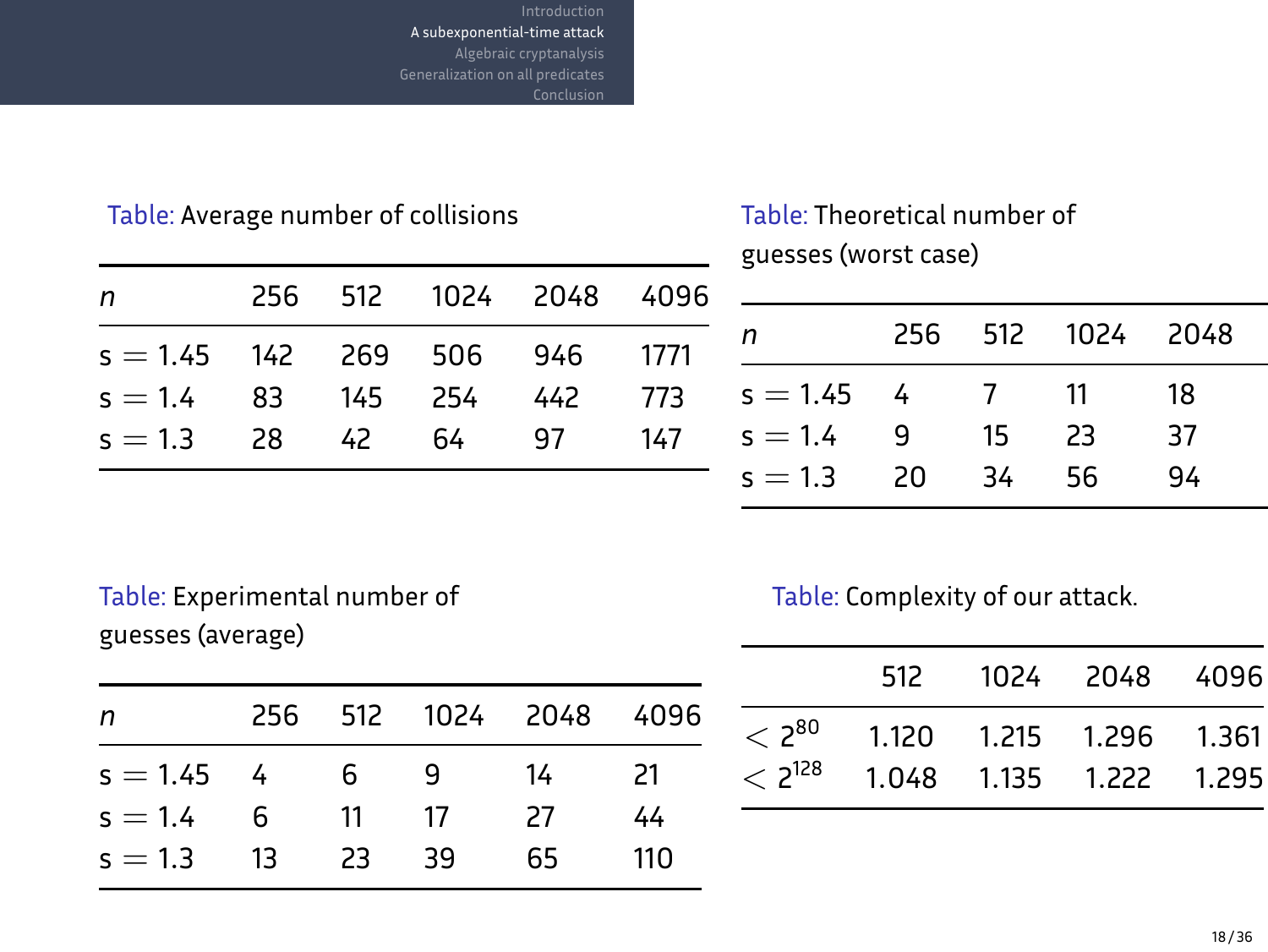## **Complexity**



Introduction<br>A subexponential-time attack<br>Algebraic cryptanalysis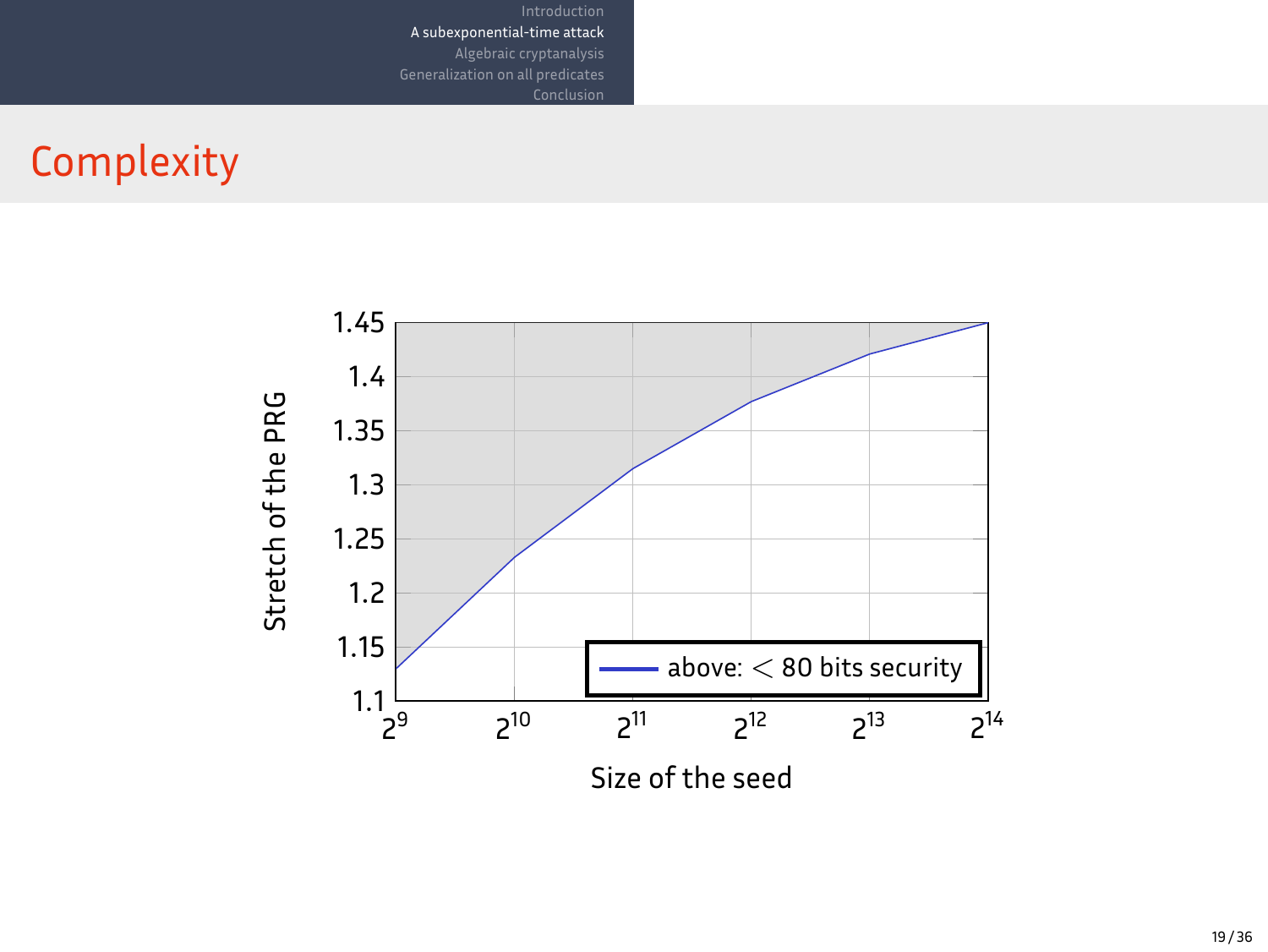### Plan of this Section

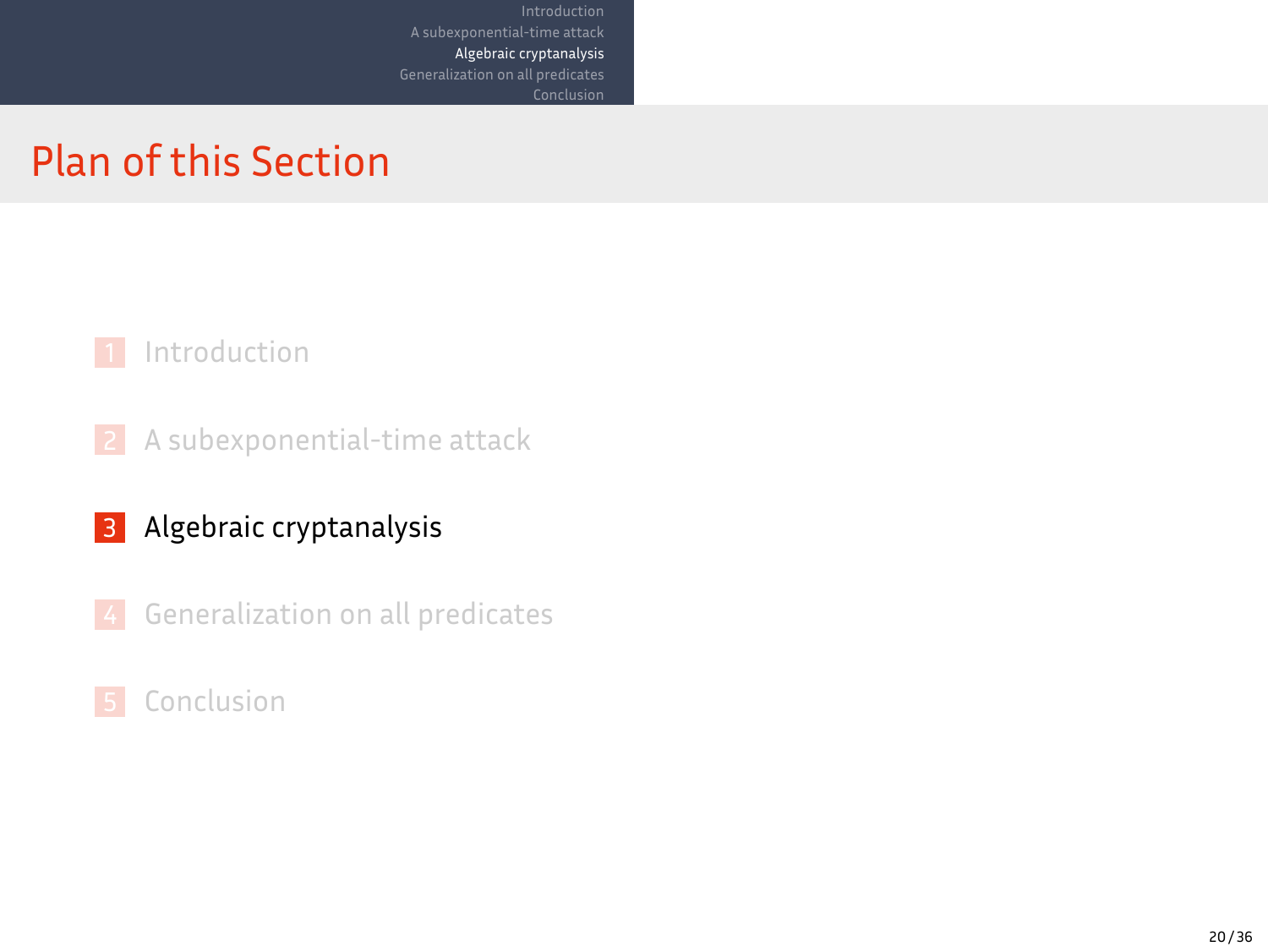### Collecting equations of degree 2

$$
x_{i_1} + x_{i_2} + x_{i_3} + x_{i_4}x_{i_5} = y_i
$$
  
\n
$$
x_{j_1} + x_{j_2} + x_{j_3} + x_{j_4}x_{j_5} = y_j
$$
\n(1)

**using (1):**  $x_{i_4}x_{i_1}+x_{i_4}x_{i_2}+x_{i_4}x_{i_3}+x_{i_4}x_{i_5} = x_{i_4}y_i$ if  $x_{i_4}x_{i_5} = x_{j_4}x_{j_5}$ :  $x_ky_i+x_ky_j = x_kx_{i_1}+x_kx_{i_2}+x_kx_{i_3}+x_kx_{j_1}+x_kx_{j_2}+x_kx_{j_3}$ **if**  $x_{i_4} = x_{j_4}$ :  $x_{j_5} \times (1) + x_{i_5} \times (2)$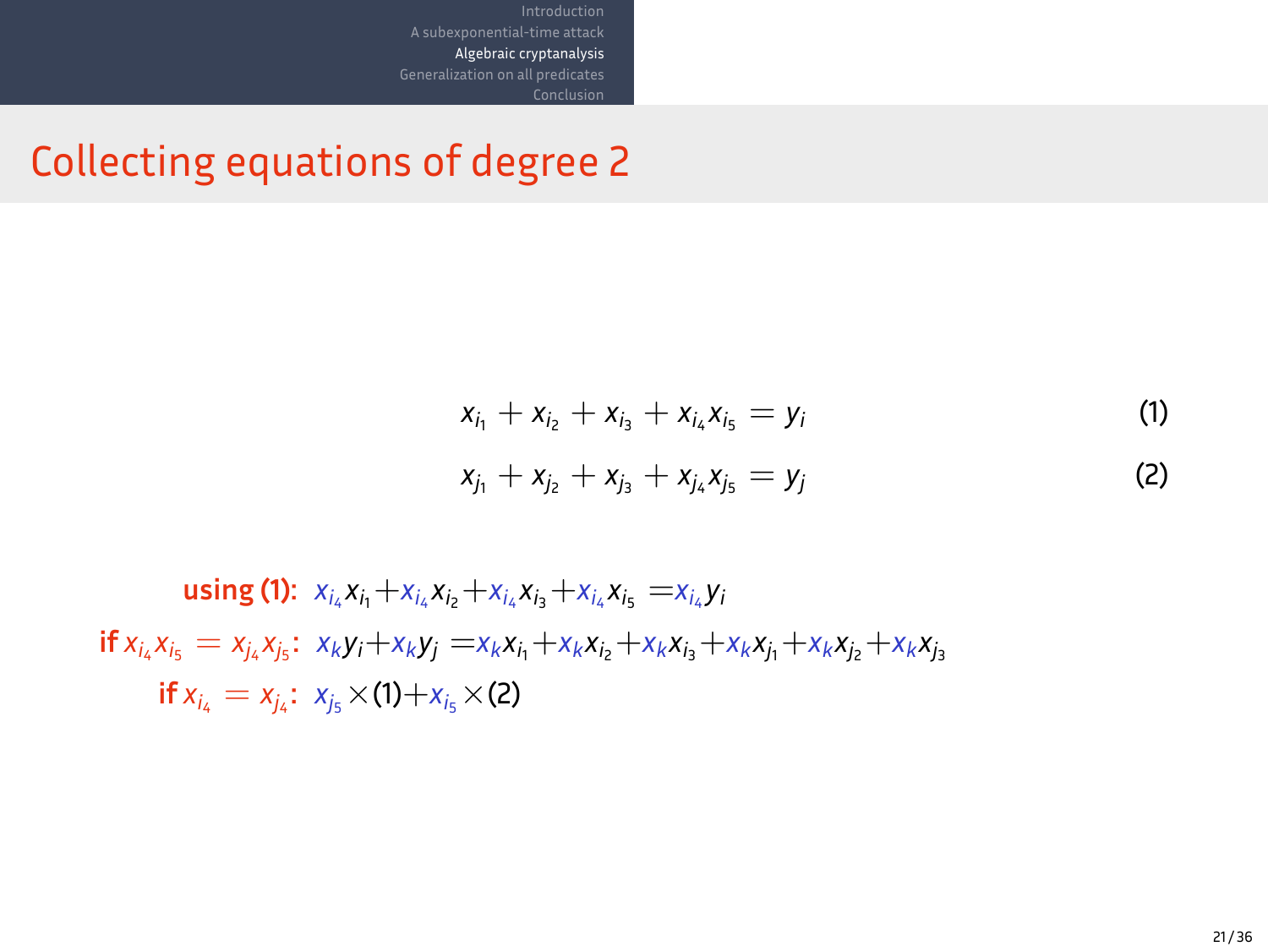## Solving the system

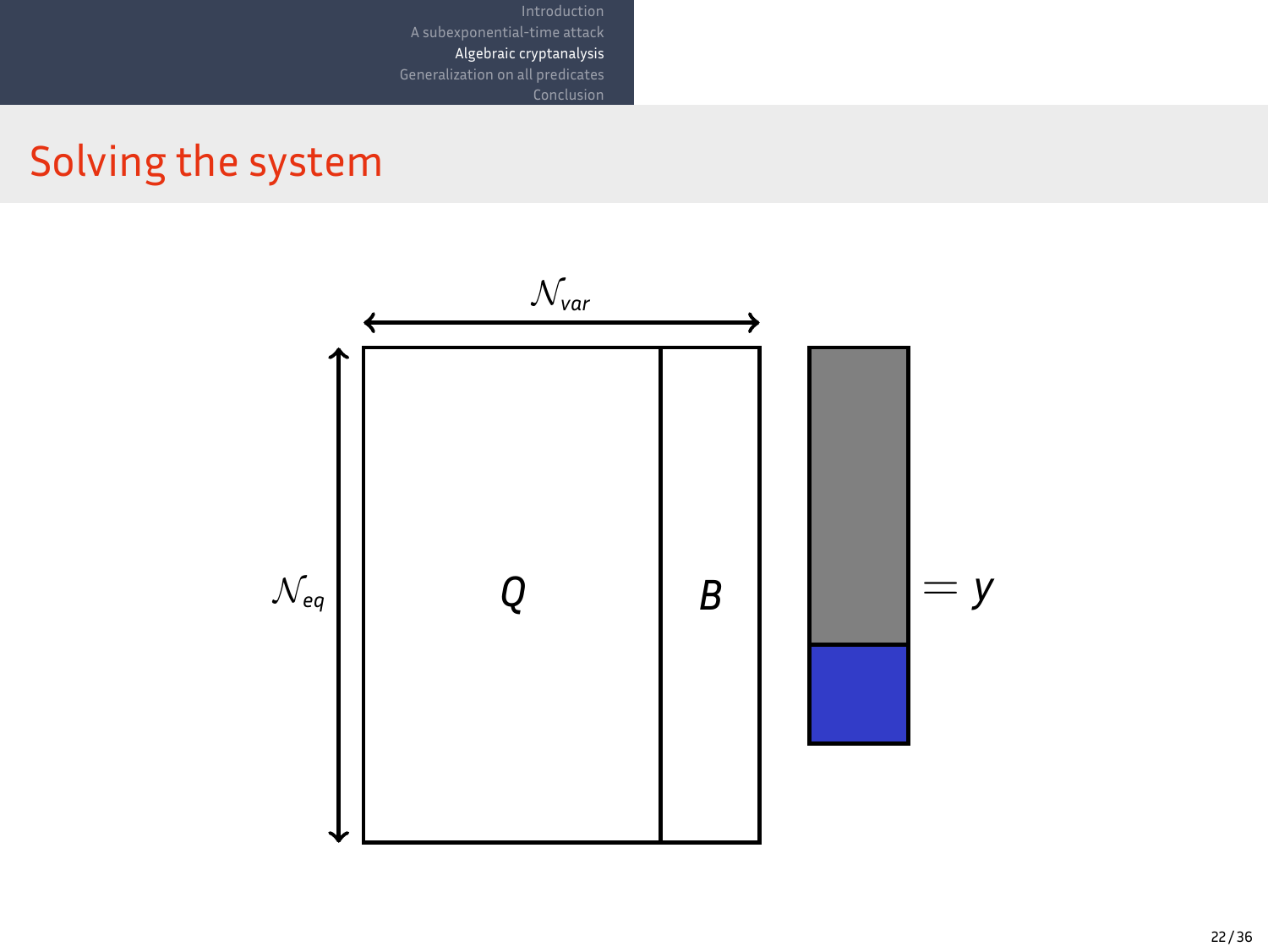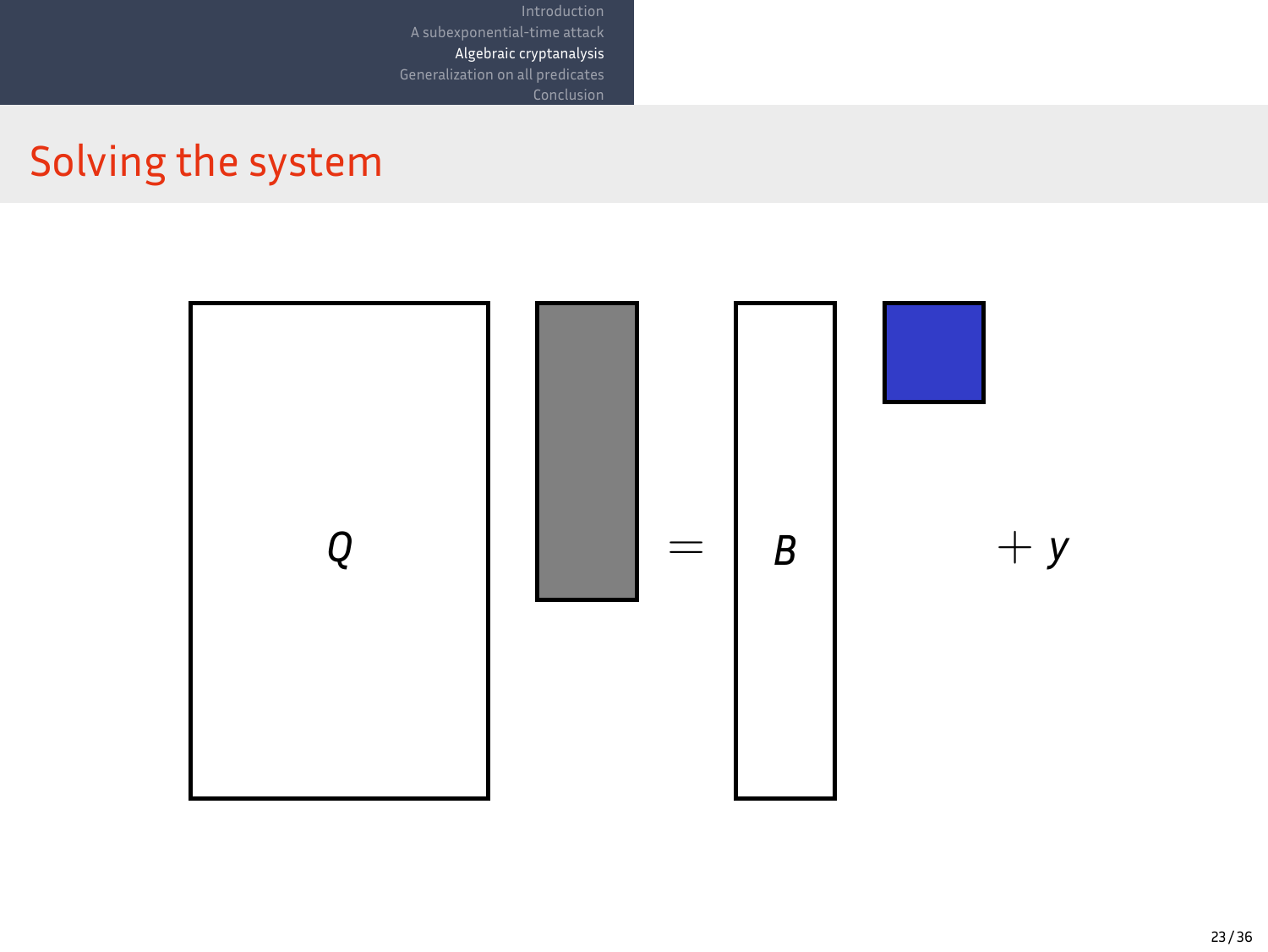## Solving the system



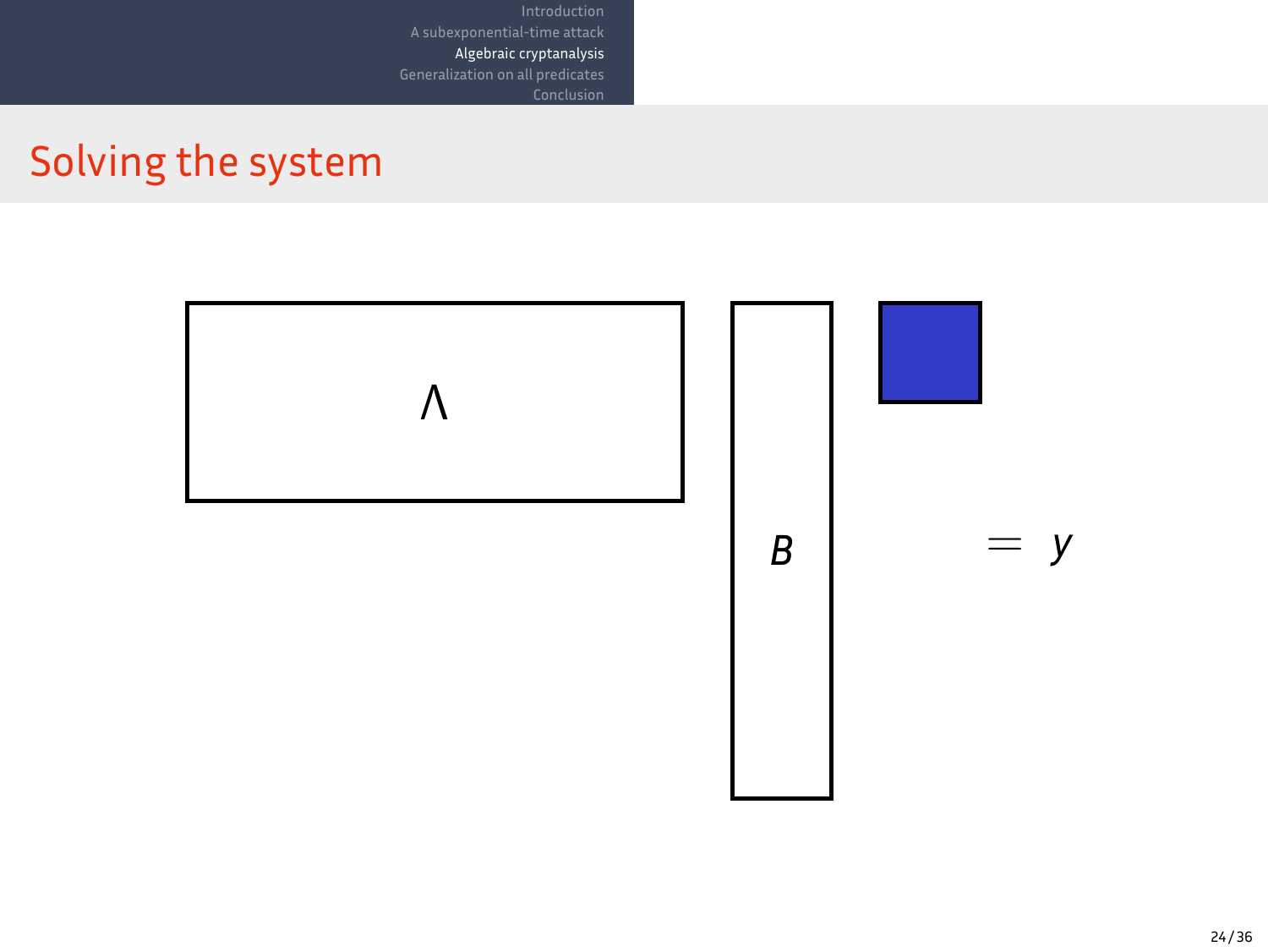## Experimental results

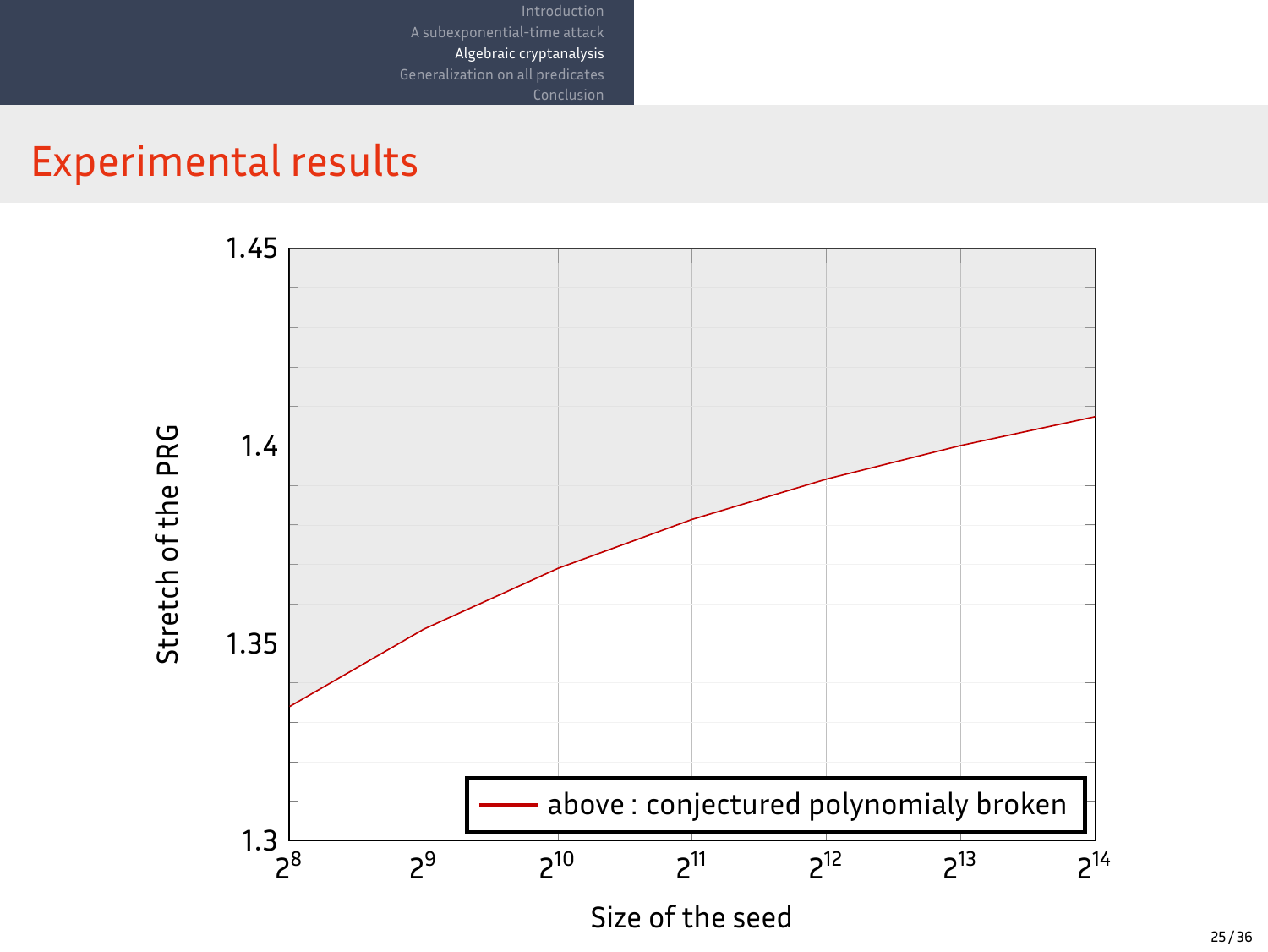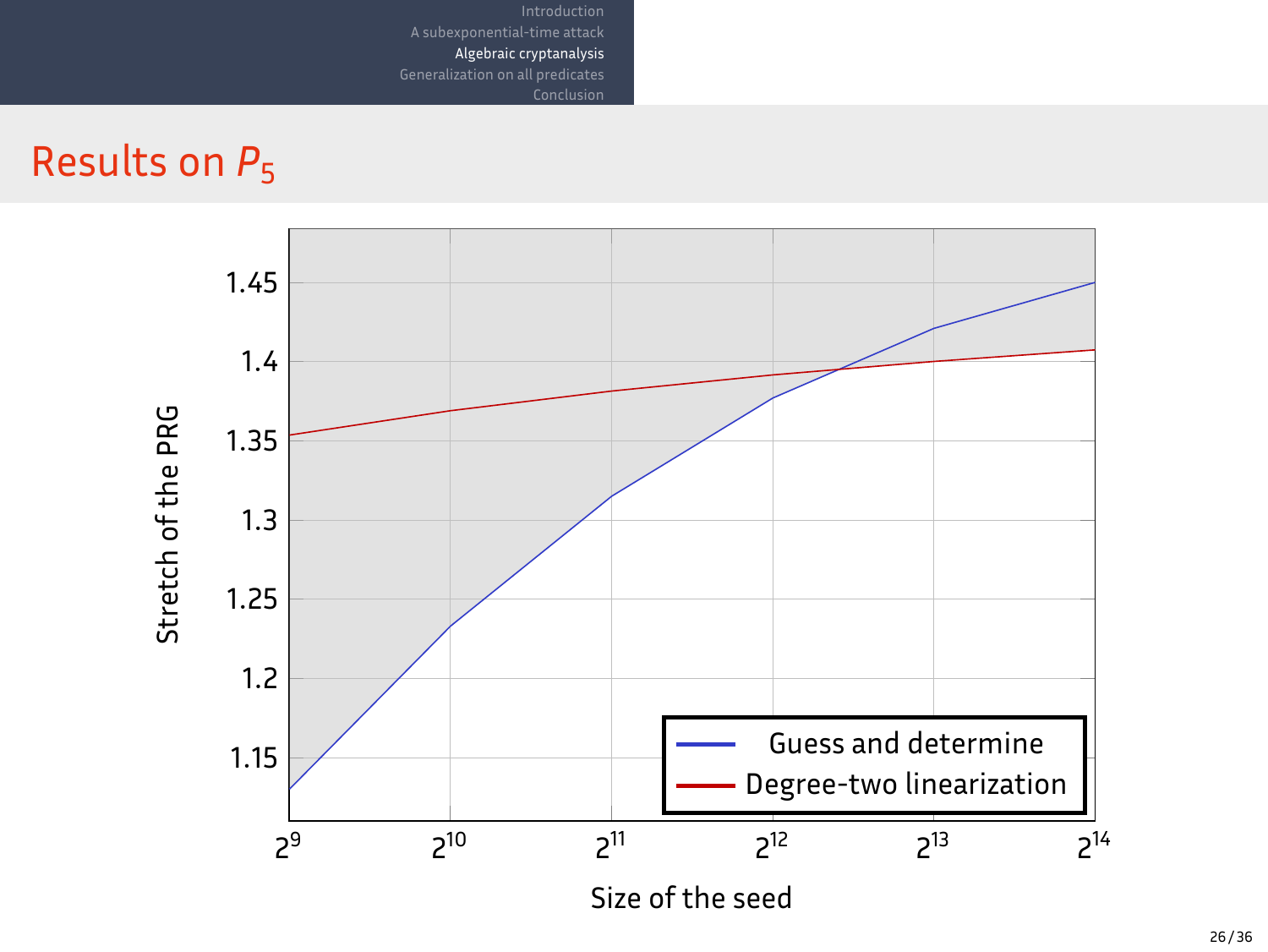#### Plan of this Section

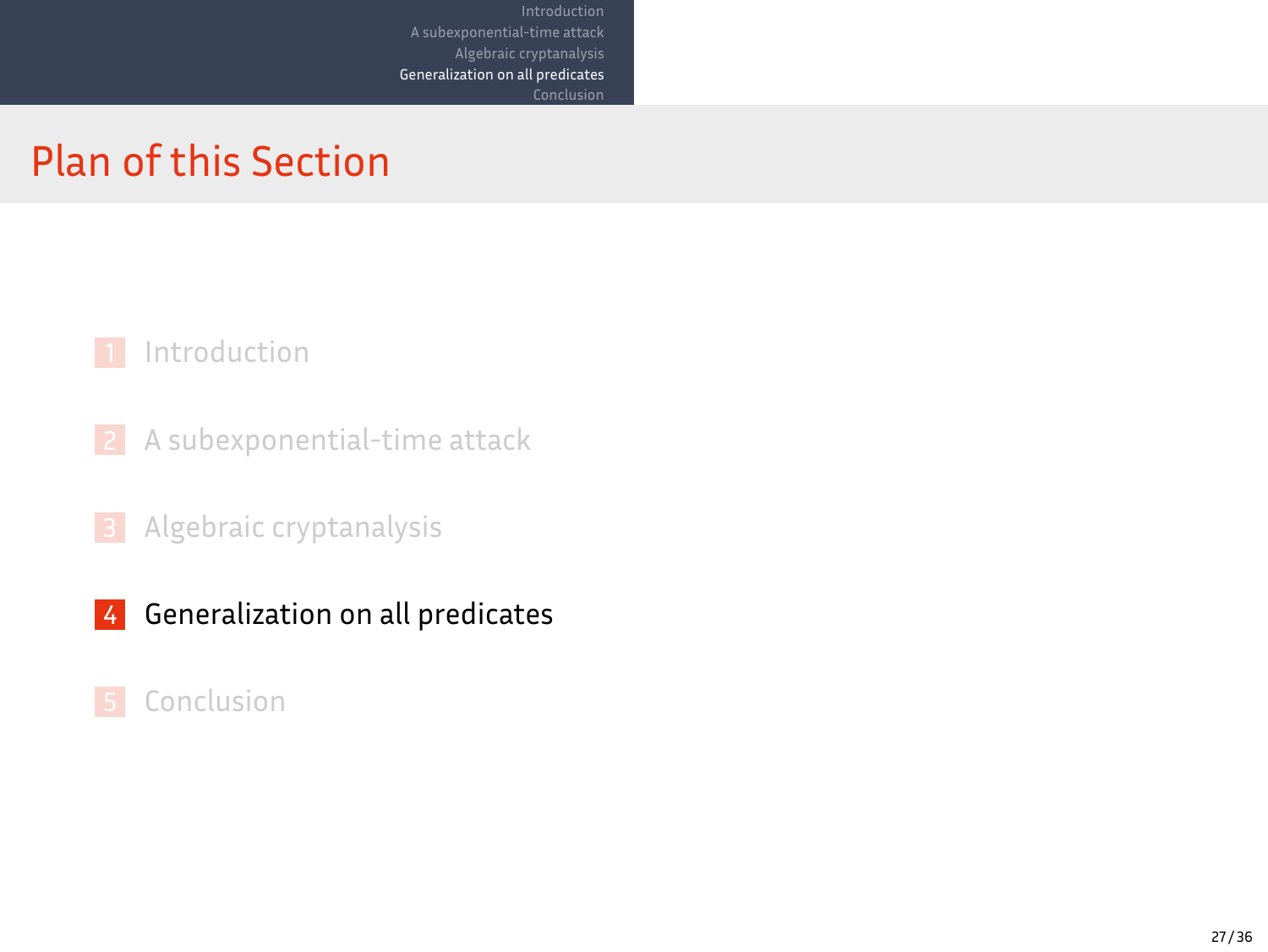General sub-exponential time attack

Introduction<br>Algebraic attack<br>Algebraic cryptanalysis<br>Generalization on all predicates<br>Conclusion

$$
P = x_1 + x_2 + \cdots + x_{\ell} + f(x_{\ell+1}, \ldots, x_d)
$$

 $k = d - \ell \Rightarrow$ 

$$
2^{n^{\frac{k-s}{k-1}}}
$$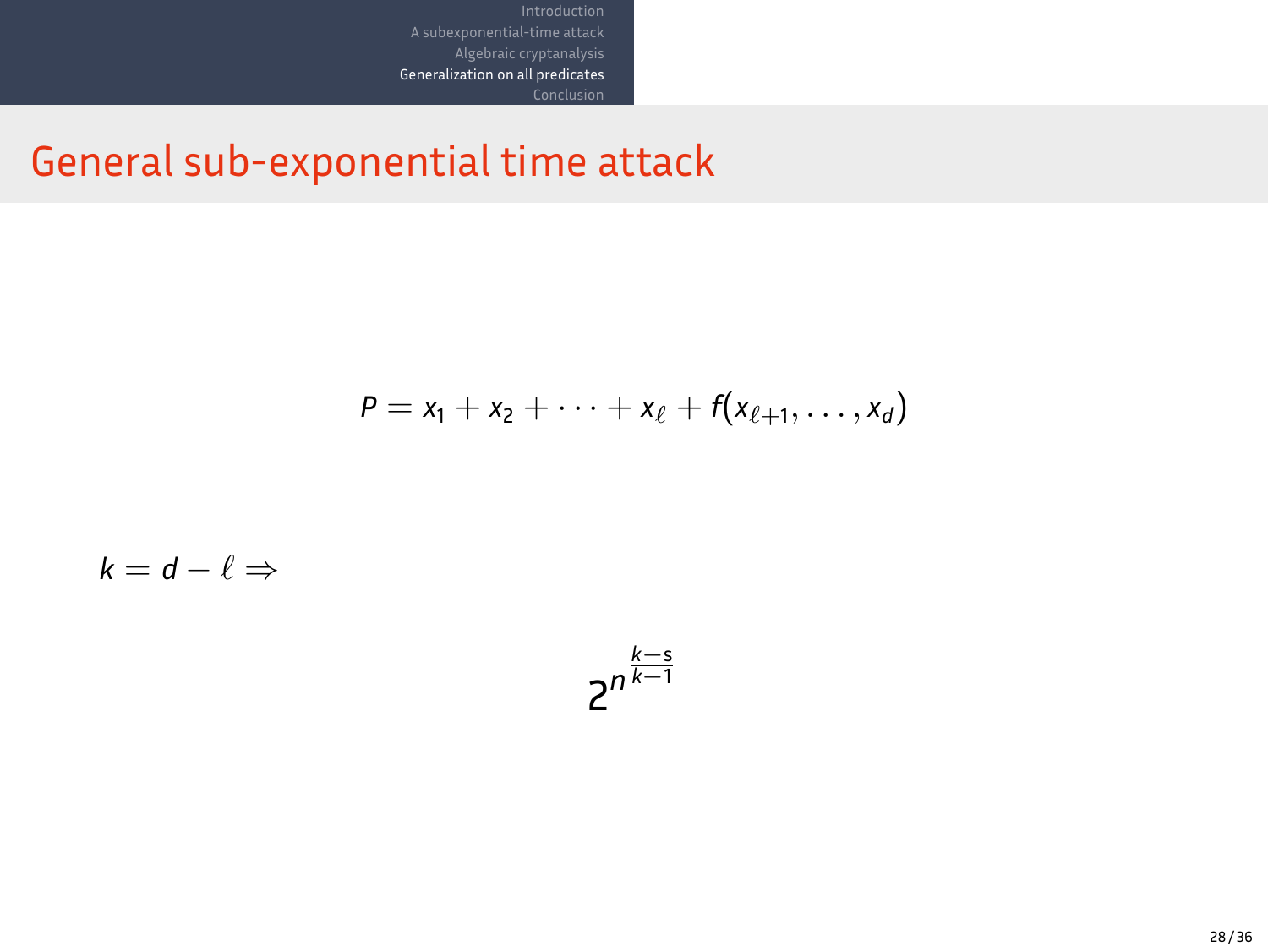*r*-bit fixing Algebraic Immunity [MJSC, EC 2016]

Introduction<br>Algebraic attack<br>Algebraic cryptanalysis<br>Generalization on all predicates<br>Conclusion

$$
\min_{(b,i)}(\mathrm{Al}(f_{(b,i)}))
$$

where bits at positions *i* are fixed.

For example, if  $f(x_1, x_2, x_3, x_4, x_5) = x_1 + x_2x_3x_4 + x_5$ , then

 $f_{(1,2),(0,1)} = x_3x_4 + x_5$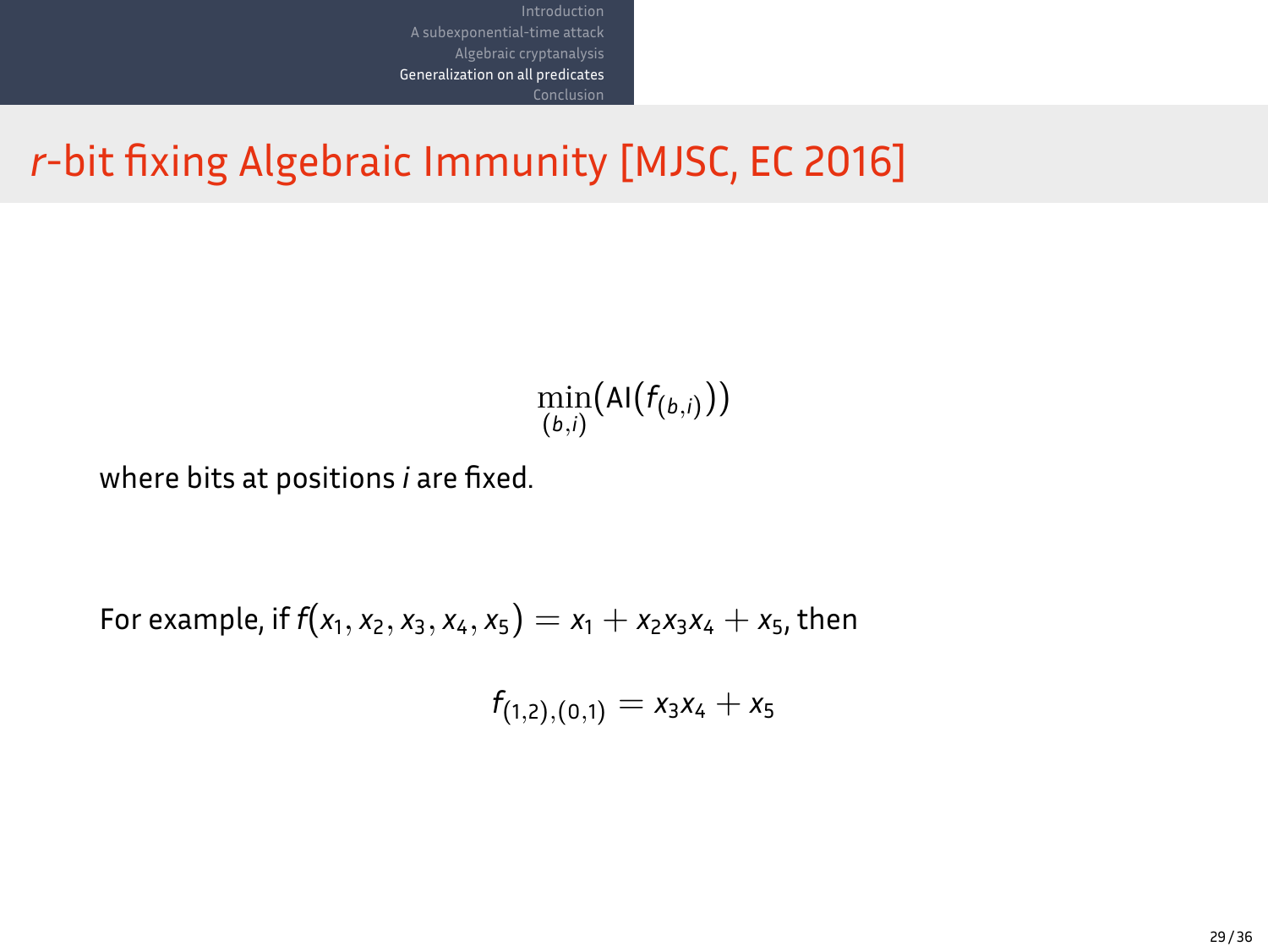Improvement

Fixing *j* bits on a predicate of the form

$$
P = x_1 + x_2 + \cdots + x_{\ell} + f(x_{\ell+1}, \ldots, x_d)
$$

Introduction<br>Algebraic attack<br>Algebraic cryptanalysis<br>Generalization on all predicates<br>Conclusion

gives equations of degree smaller than

$$
\left\lceil \frac{k-j}{2} \right\rceil + 1
$$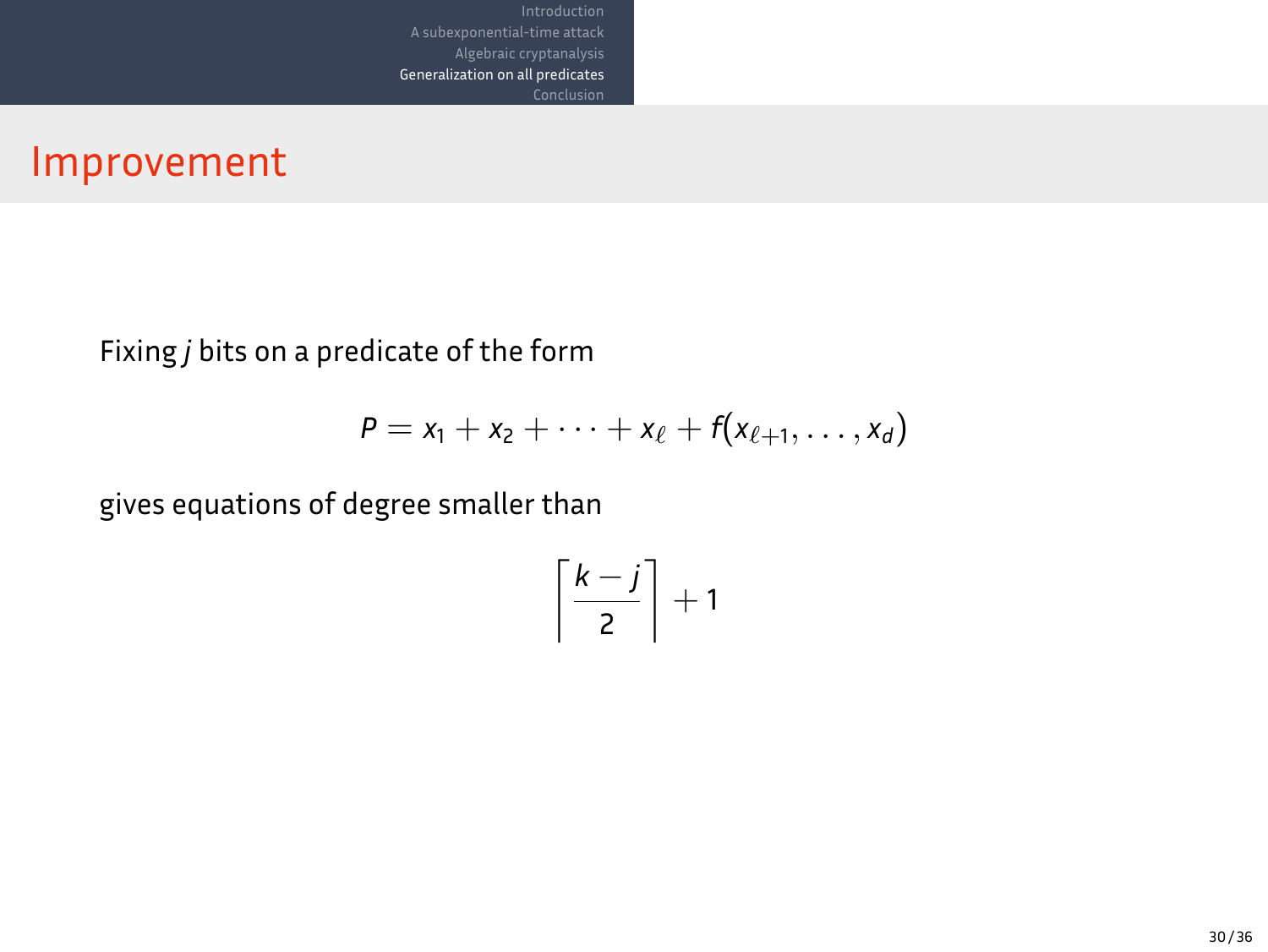Improvement

Fixing *j* bits on a predicate of the form

$$
P = x_1 + x_2 + \cdots + x_{\ell} + f(x_{\ell+1}, \ldots, x_d)
$$

Algebraic cryptanalysis Generalization on all predicates

gives equations of degree smaller than

$$
\left\lceil \frac{k-j}{2} \right\rceil + 1
$$

If the stretch is "big enough", we can improve the previous generic attack using bounds on *r*-bit fixing algebraic immunity.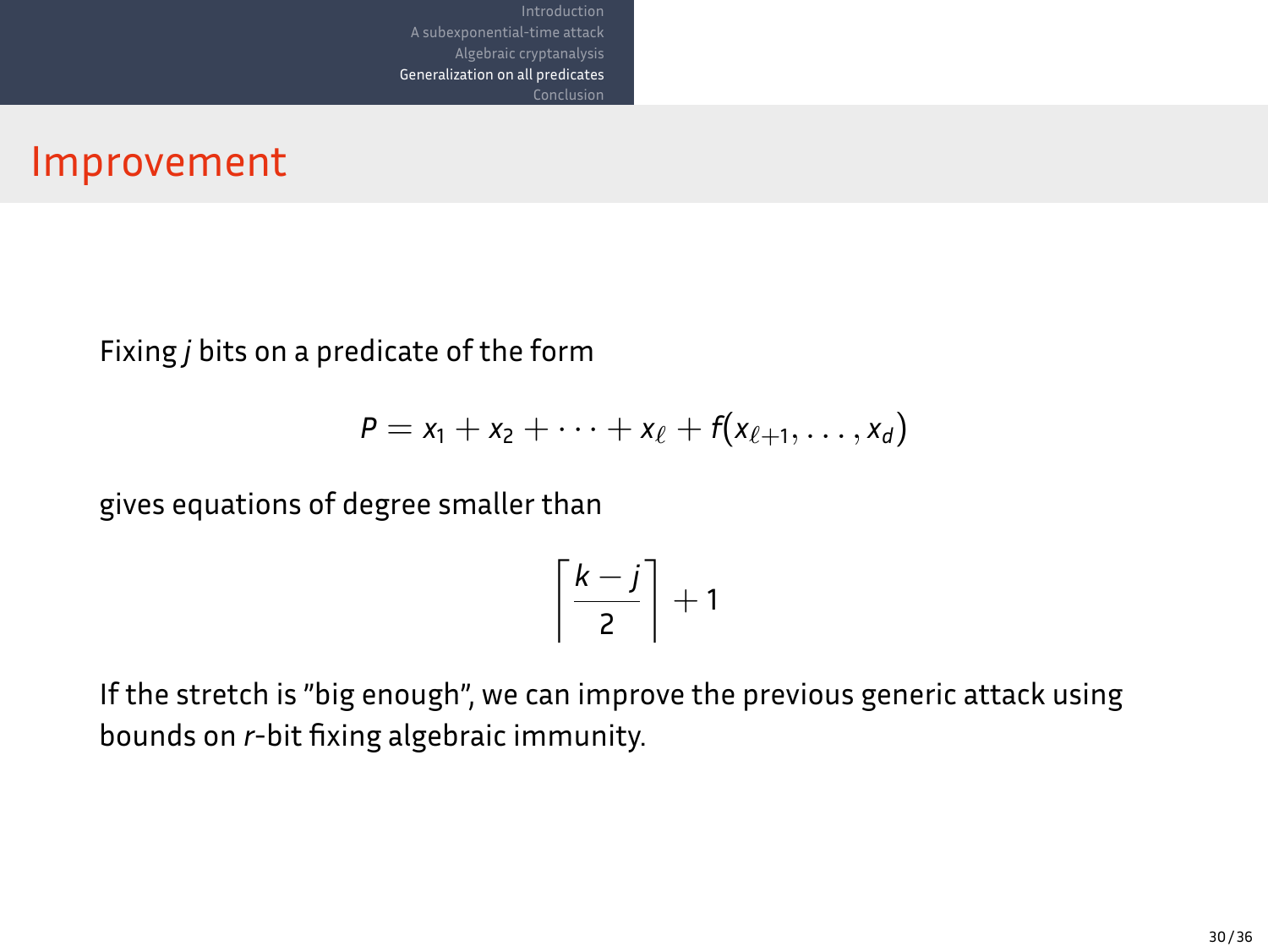Application to XOR-MAJ predicates

Introduction<br>Algebraic attack<br>Algebraic cryptanalysis<br>Generalization on all predicates<br>Conclusion

- Fix enough bits to 0 (or 1).
- **Recover linear equations.**

$$
0\left(2^{n^{1-\frac{s-1}{k/2+1}}}\right)
$$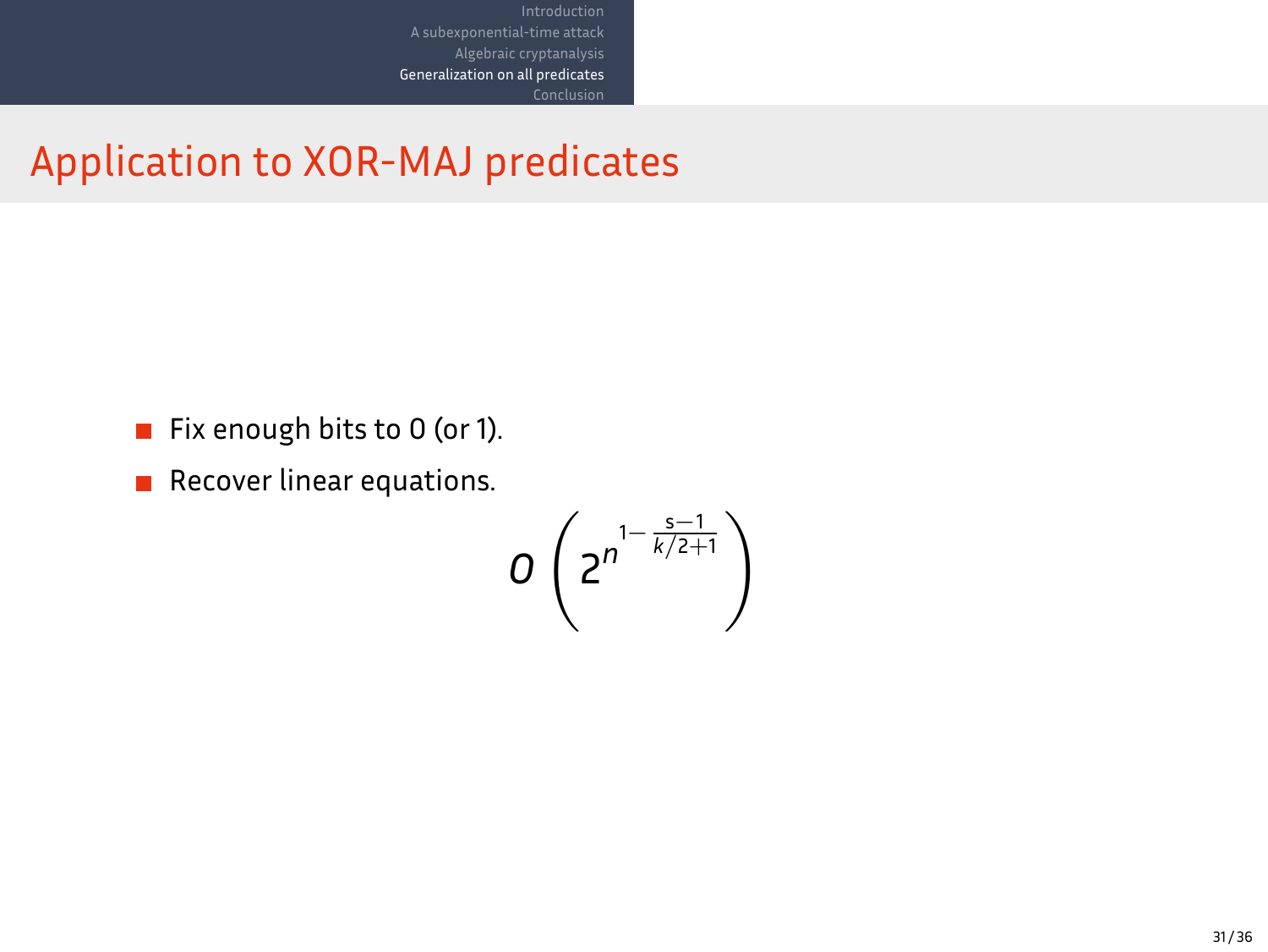Polynomial Attack (AL theorem improvement)

A subexponential-time attack Algebraic cryptanalysis Generalization on all predicates

Let *N<sup>e</sup>* be the dimension of the vectorspace of annihilators of degree *e*, then if

$$
\mathsf{s} \geq \mathsf{e} - \frac{\log(N_\mathsf{e})}{\log(n))}
$$

then there exists a polynomial-time algorithm that breaks the PRG.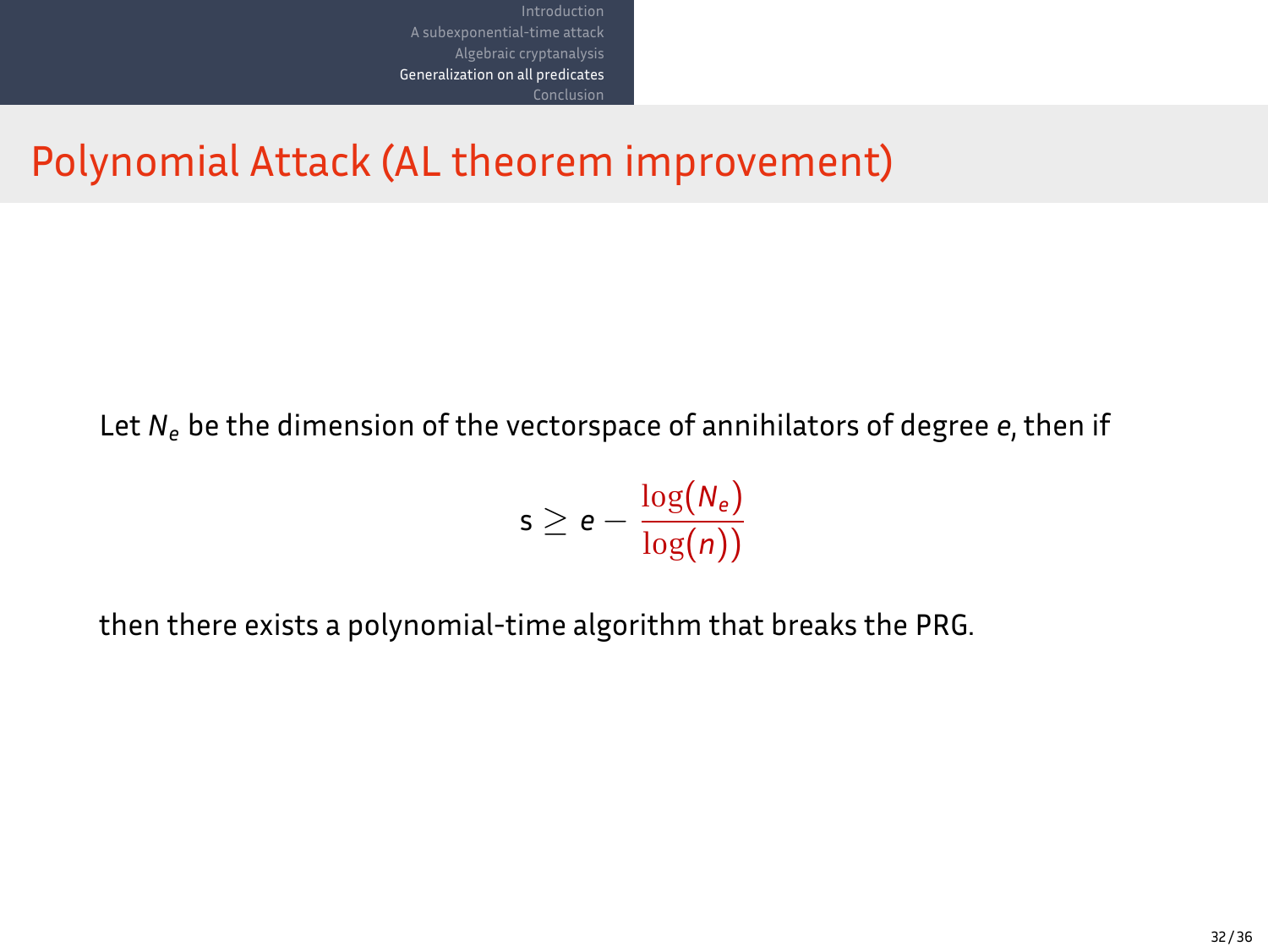### Plan of this Section

A subexponential-time attack Algebraic cryptanalysis Generalization on all predicates

Conclusion

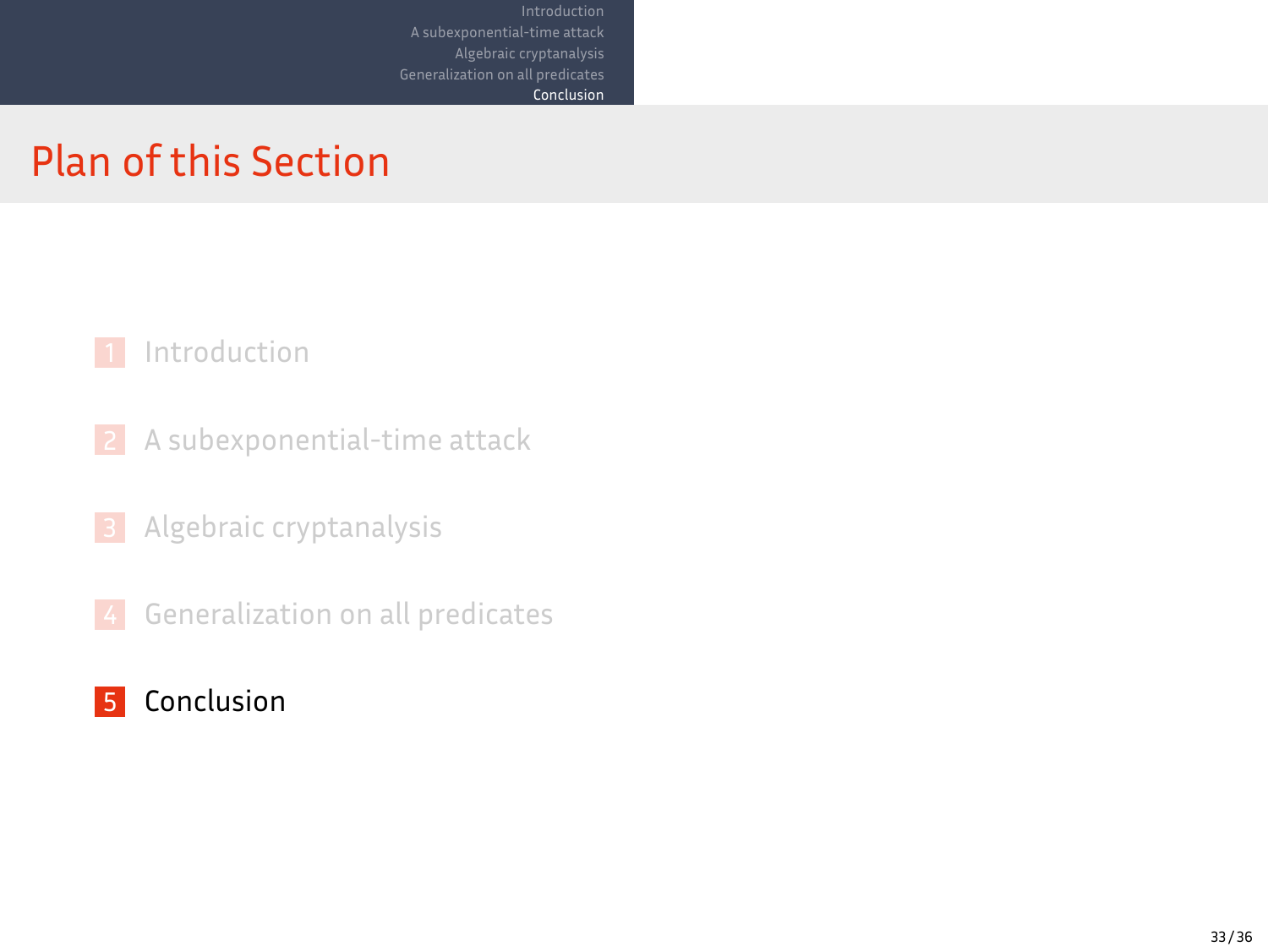#### Conclusion

- $\blacksquare$  First concrete parameters given.
- $\blacksquare$  Symmetric Cryptanalysis can be applied to theoretical constructions.
- $\blacksquare$  Several techniques that do not capture the same phenomenon.

Algebraic cryptanalysis Conclusion

- $\blacksquare$  If s is close to 1.5, then the seed size has to be very big.
- New theorems and criteria on predicates.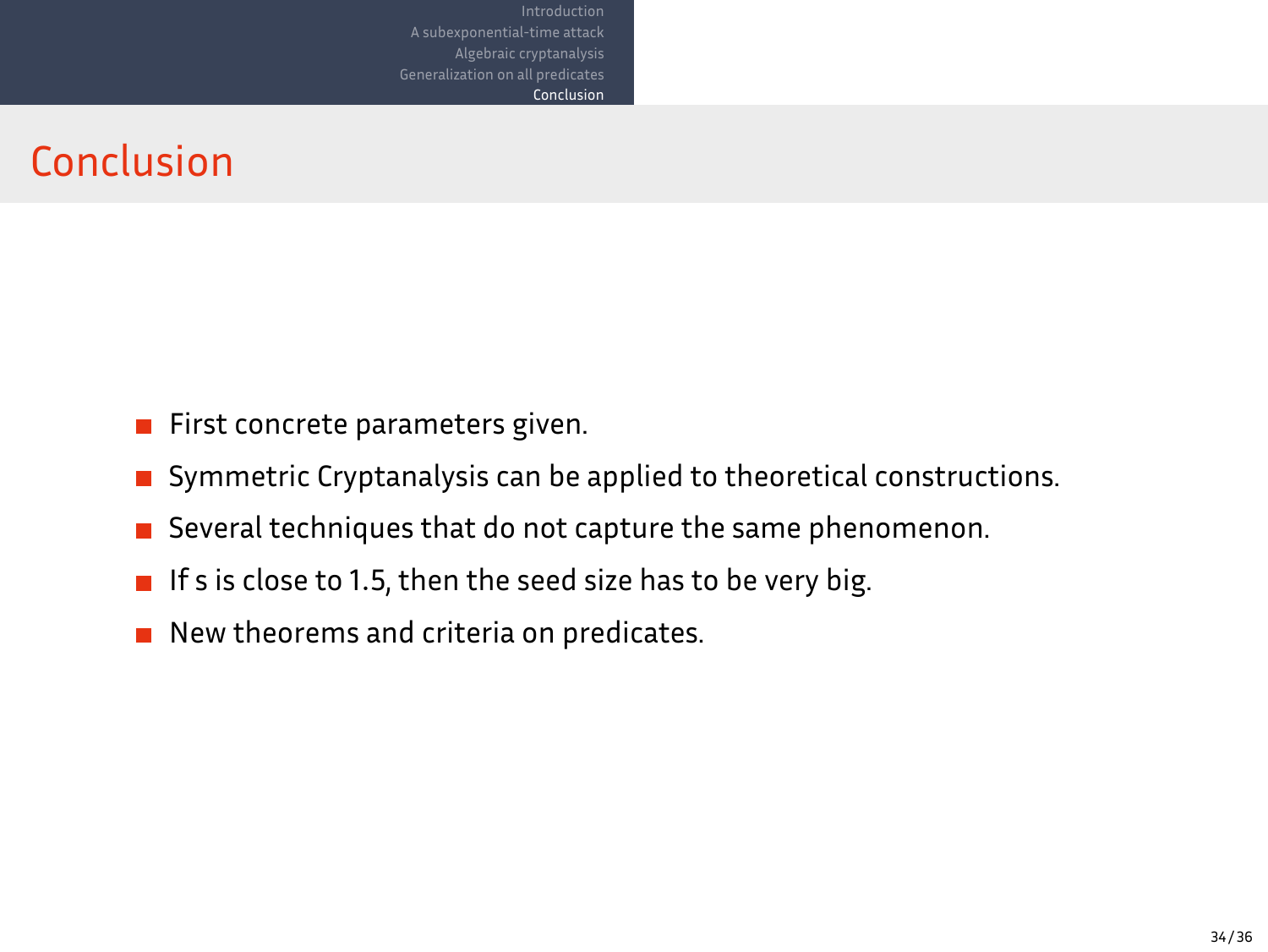### Perspectives

Link between expander graphs, first attack (Guess-and-Determine) and second attack (Gröbner).

Algebraic cryptanalysis Conclusion

- **E** Capture the Gröbner success phenomenon.
- Find best predicate?